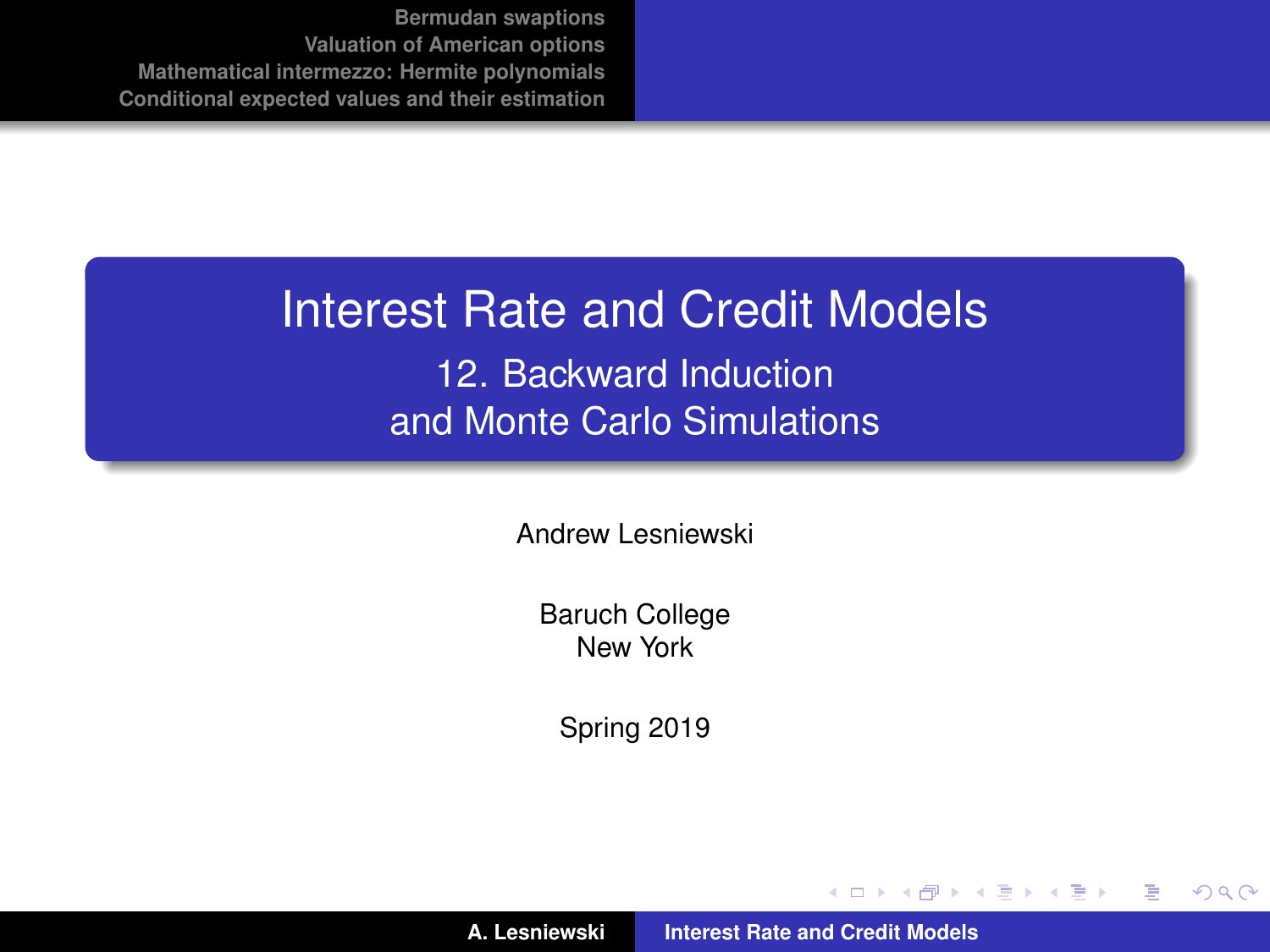## **Outline**



#### **1** [Bermudan swaptions](#page-2-0)



**2** [Valuation of American options](#page-11-0)





(ロトス個) (運) (運)

 $299$ 

Þ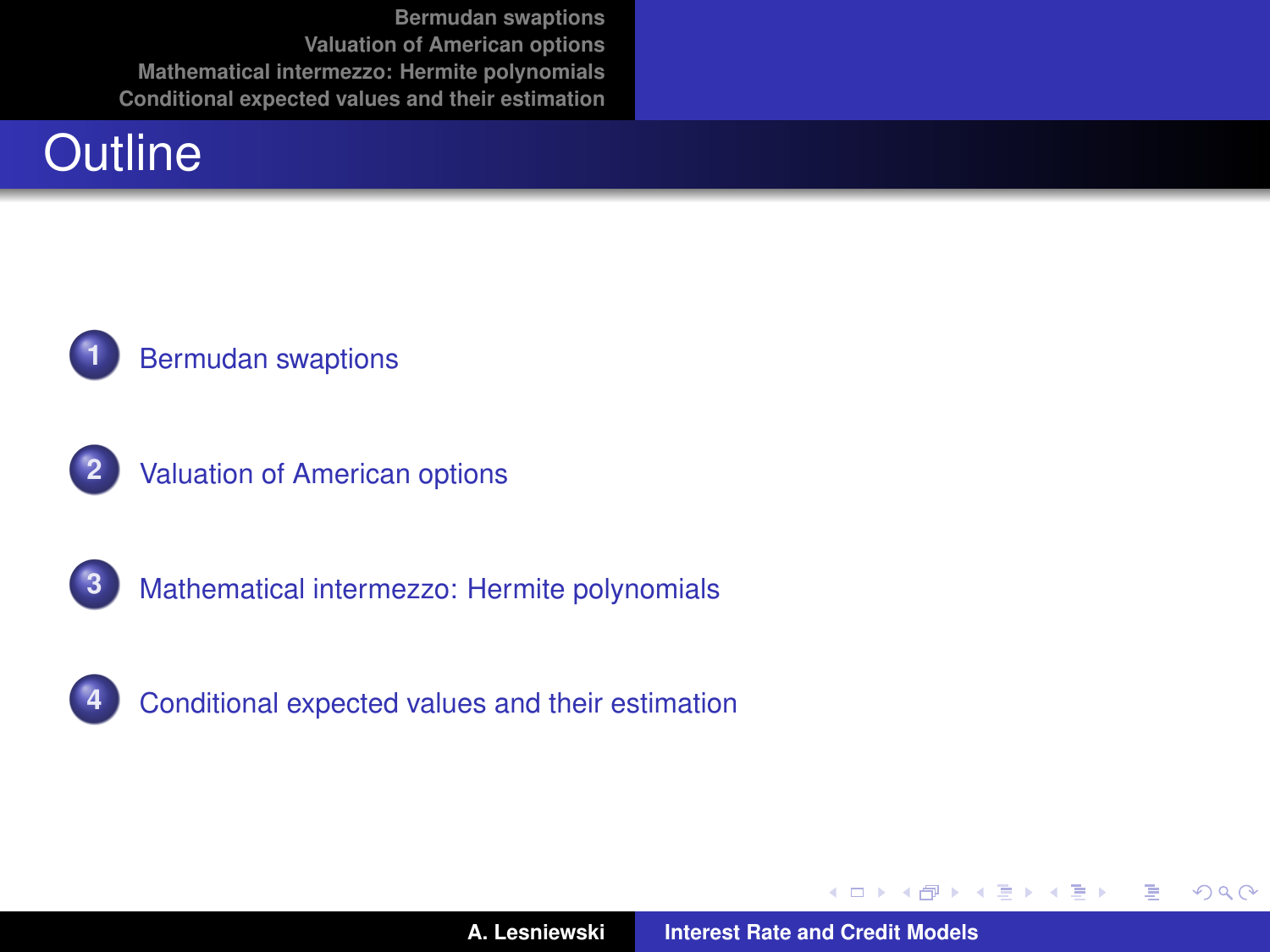**[Valuation of American options](#page-11-0) [Mathematical intermezzo: Hermite polynomials](#page-23-0) [Conditional expected values and their estimation](#page-29-0)**

## Early termination

- Fixed income securities come in a great variety of shapes and sizes. They have often built in various termination options which allow a counterparty to exit the transaction during a contractually specified period of time.
- **•** From the point of view of interest rates these exit options may be:
	- (i) *endogenous*, driven by rates only, or
	- (ii) *exogenous*, when, in addition to interest rates, they are driven by other risk factors such as credit or prepayment events.
- **•** The presence of termination options in an instrument has an impact on its valuation and risk profile.
- Here we focus on pure interest rate options whose modeling does not require methodologies going beyond interest rate models.

<span id="page-2-0"></span>(ロトス個) (運) (運)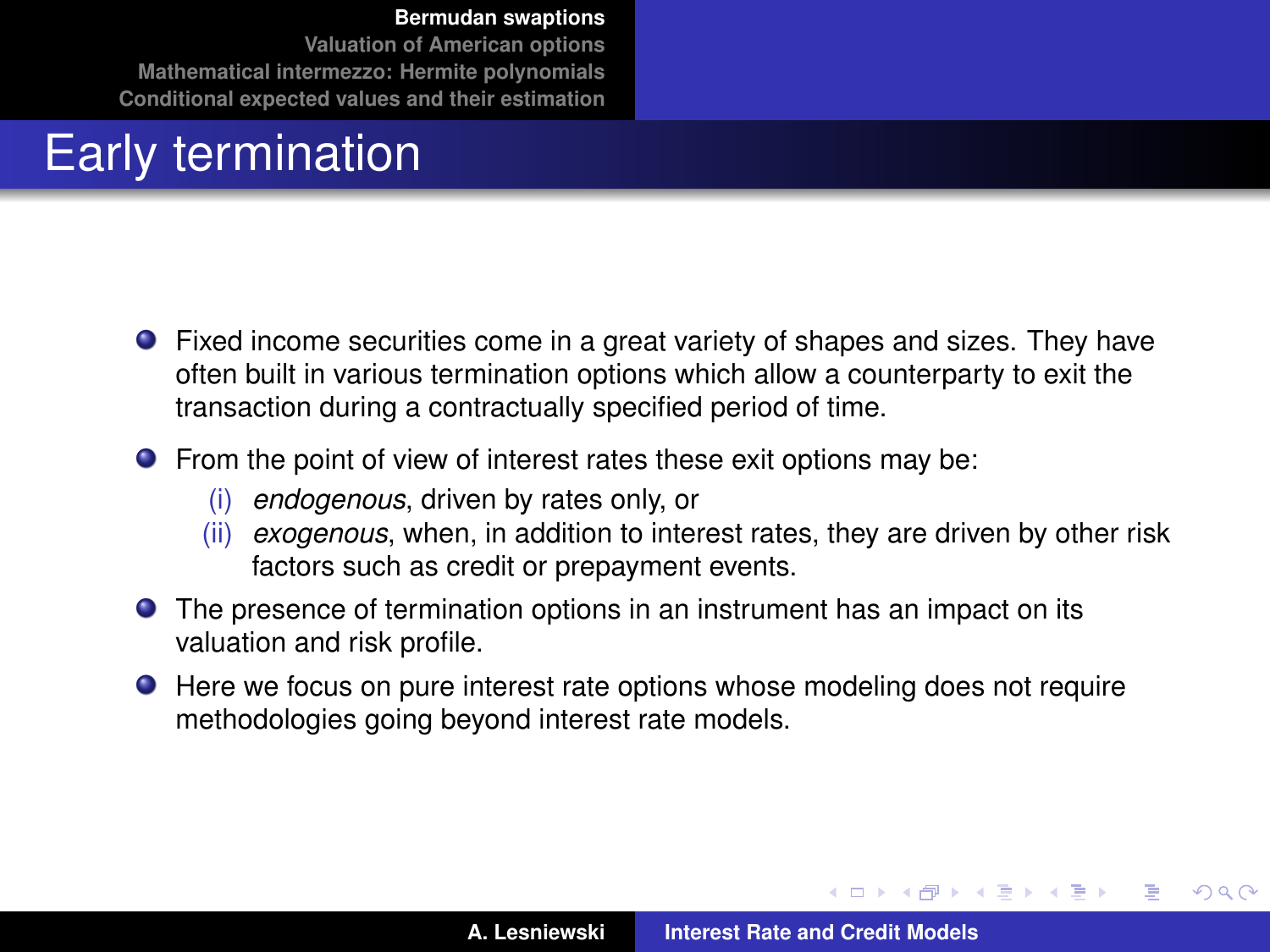**[Valuation of American options](#page-11-0) [Mathematical intermezzo: Hermite polynomials](#page-23-0) [Conditional expected values and their estimation](#page-29-0)**

## Early termination

- As an example, an early termination clause may allow a bond issuer to early repay the principal and cancel all future coupon payments (such bonds are called *callable*), or it may allow the bond holder to request early repayment of the principal (such bonds are called *putable*) and forfeit the future coupon stream.
- Typically, these options are American style, i.e. they allow for multiple exercise dates.
- Such pure interest rate options are complicated enough to merit detailed understanding, and this is the subject of this lecture.
- LIBOR market model is a powerful interest rate modeling methodology, and its practical value lies in the suitability to reliably model complex interest rate options.
- We will cover here a limited number of topics only, and focus the discussion on the valuation of Bermudan swaptions by means of LMM style Monte Carlo simulations.

 $\left\{ \begin{array}{ccc} 1 & 0 & 0 \\ 0 & 1 & 0 \end{array} \right.$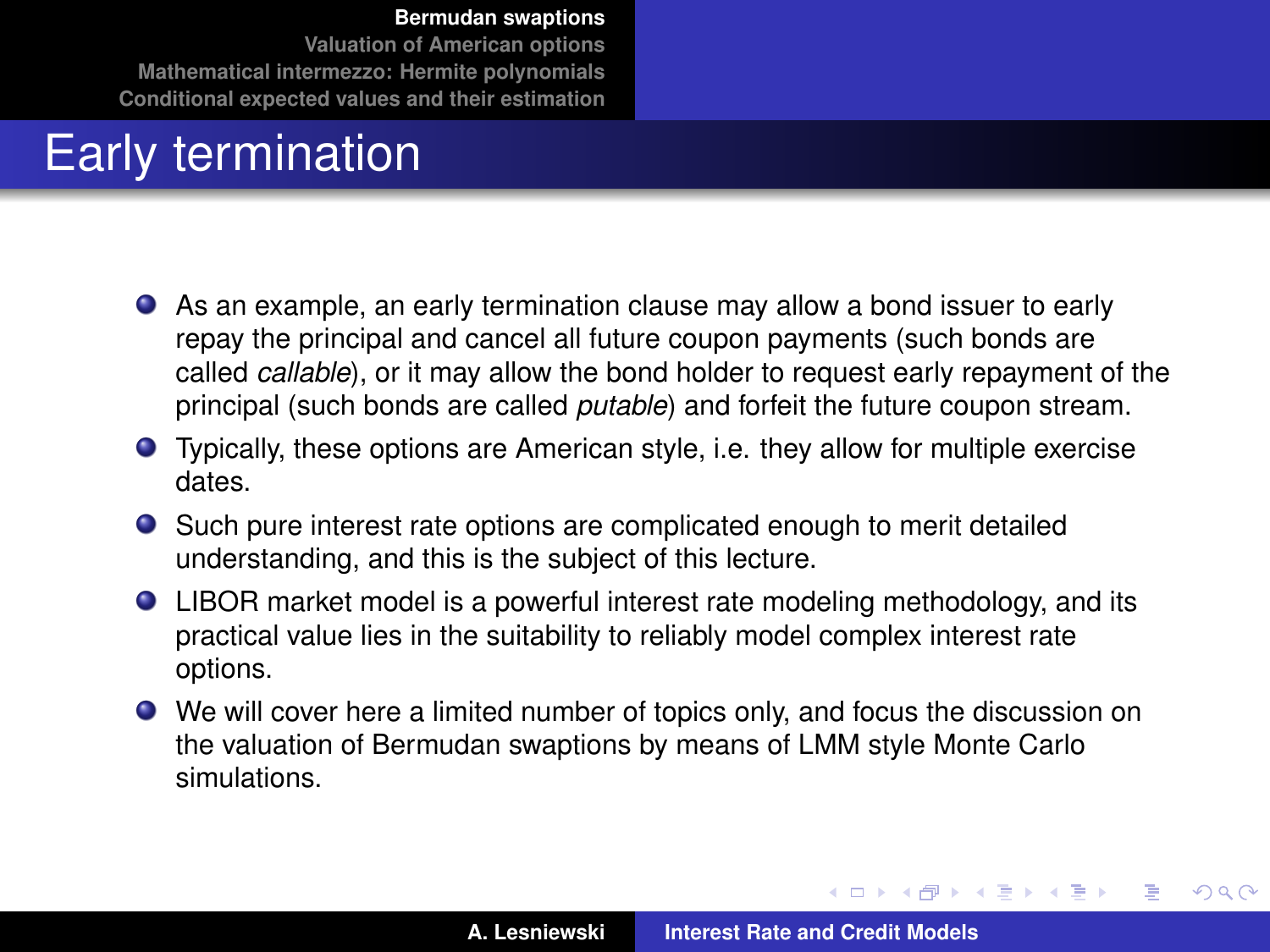**[Valuation of American options](#page-11-0) [Mathematical intermezzo: Hermite polynomials](#page-23-0) [Conditional expected values and their estimation](#page-29-0)**

#### Bermudan swaptions

- Synthetic instruments corresponding to these embedded termination options trade in financial markets in a variety of forms.
- A *callable swap* is a fixed for LIBOR swap which gives the fixed rate payer a periodic right to cancel the remaining cash flows on the swap ("call the swap").
- Typically, the cancelation dates follow an initial *lockout period*, when no calls are allowed.
- A typical example is a 10 year swap, which can be called every 6 months, two business days preceding a fixed rate roll date, following a 2 year lockout period. In the market lingo, this swap is called a 10 no call 2 swap.
- As in the case of vanilla swaps discussed in Lecture Notes #1, callable swaps are often created on the back of bond issuance.

 $\left\{ \begin{array}{ccc} 1 & 0 & 0 \\ 0 & 1 & 0 \end{array} \right.$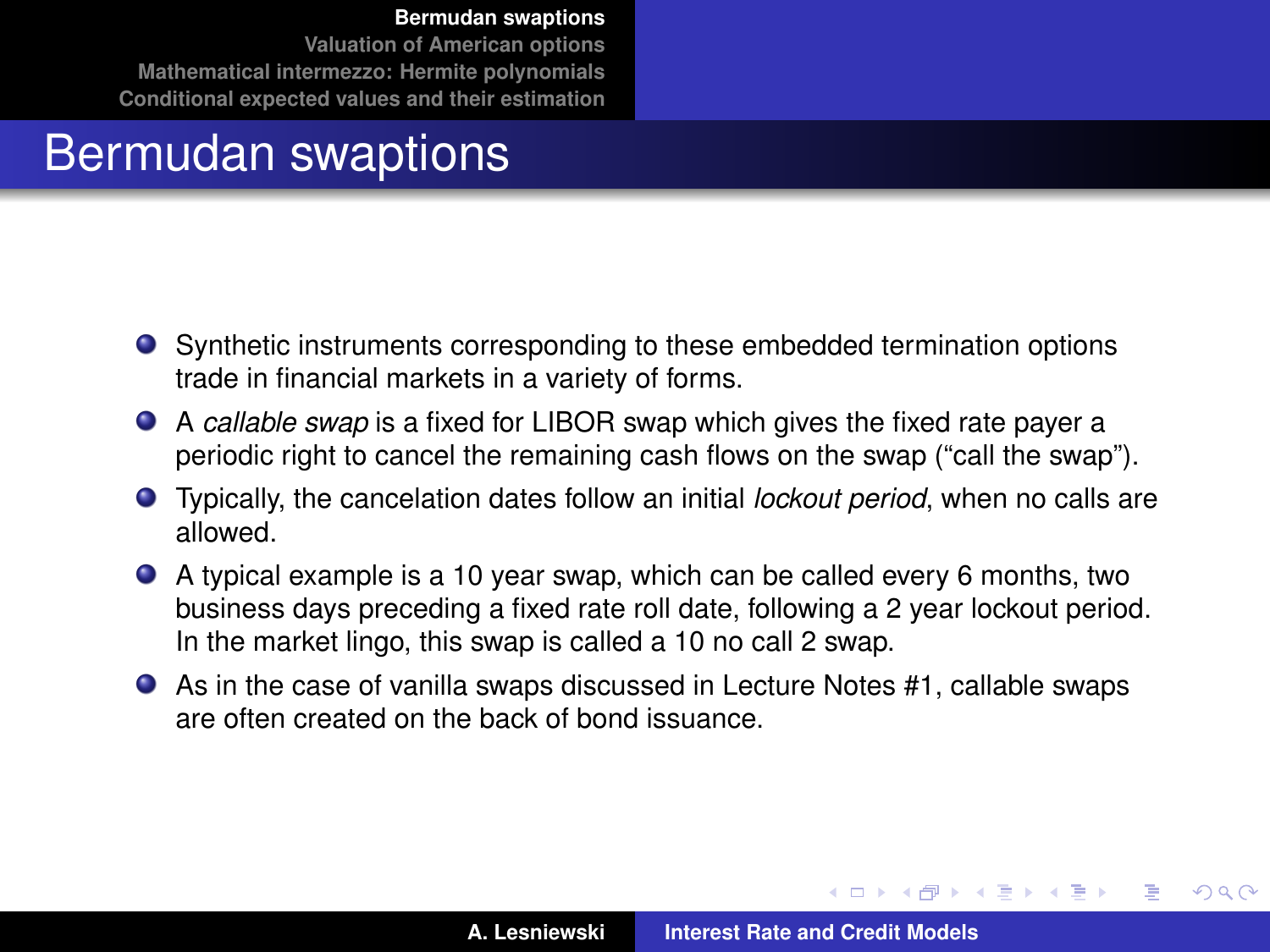**[Valuation of American options](#page-11-0) [Mathematical intermezzo: Hermite polynomials](#page-23-0) [Conditional expected values and their estimation](#page-29-0)**

### Bermudan swaptions

- Consider the situation depicted in Figure [1,](#page-6-0) where an issuer issues a callable bond which is purchased by an investor.
- In addition to paying a periodic coupon and the principal at the bond's maturity, the issuer has the right to call the bond following an initial lockout period.
- Because of the ability to finance themselves at a favorable spread to LIBOR and unwillingness to manage option risk, the issuer enters into a callable swap with an interest rate derivatives dealer.
- The dealer assumes the right to call the swap at the expense of paying an above the market fixed rate on the swap. Should the dealer call the swap, the issuer notifies the investor about it, and calls the bond.

 $\left\{ \begin{array}{ccc} 1 & 0 & 0 \\ 0 & 1 & 0 \end{array} \right.$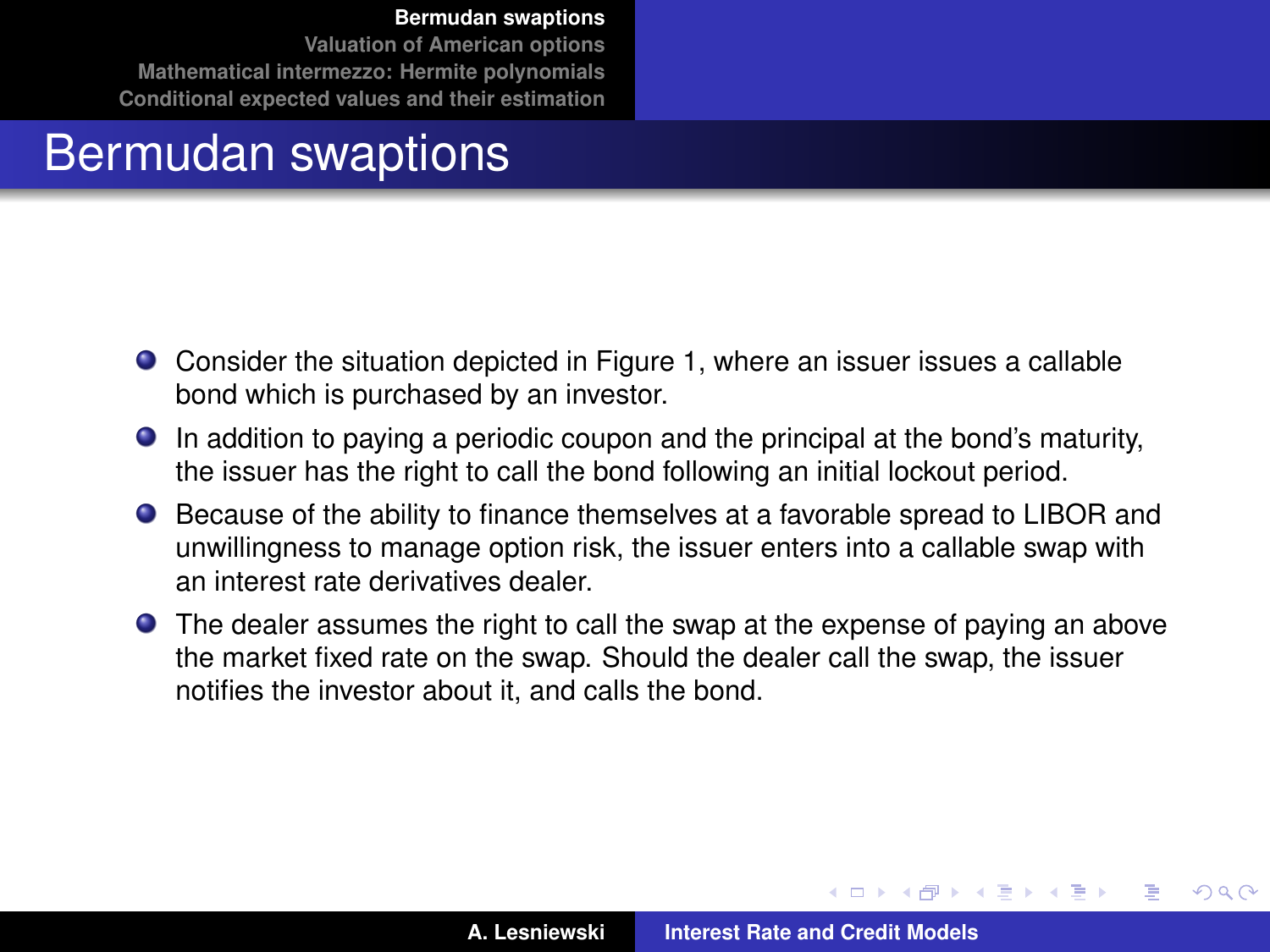**[Valuation of American options](#page-11-0) [Mathematical intermezzo: Hermite polynomials](#page-23-0) [Conditional expected values and their estimation](#page-29-0)**

#### Bermudan swaptions



Figure: [1.](#page-6-0) Swapping a callable bond

<span id="page-6-0"></span>イロメ イ部メ イヨメ イヨメー

重

 $2Q$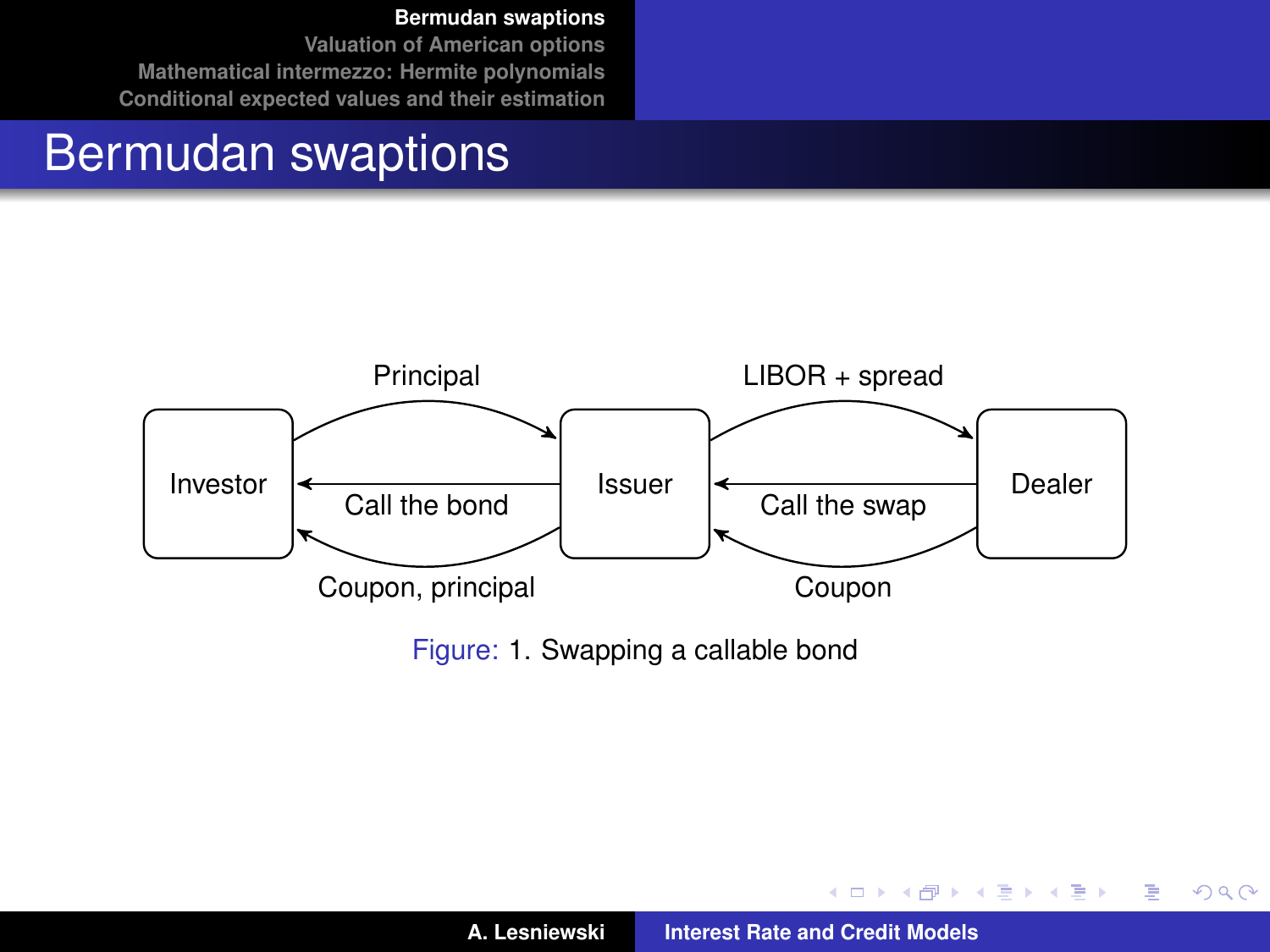**[Valuation of American options](#page-11-0) [Mathematical intermezzo: Hermite polynomials](#page-23-0) [Conditional expected values and their estimation](#page-29-0)**

## Bermudan swaptions

- A *putable swap* is a similar structure on which the fixed rate receiver has a periodic right to cancel the swap, following an initial lockout period.
- In exchange for that right, the fixed rate on the swap is below the market swap rate for the term of the swap.
- For example, on a 10 no put 1 swap, the fixed rate receiver can cancel the swap every quarter, two business days prior the fixed leg roll dates.
- Multiple exercise swap options are often referred to as *Bermudan swaptions*.
- Unlike American options in the equity markets, a Bermudan swaption is a *multi-underlying* derivative.
- A Bermudan swaption can be exercised periodically, say semiannually or quarterly, or at any time excluding an initial lockout period.
- For example, a semiannual 5.50% 1 year Bermudan receiver swaption into a 5 year swap (a "1 into 5" Bermudan receiver) gives the holder the right to receive 5.50% on a 5 year swap starting in 1 year, or on a 4.5 year swap starting 1.5 year from now, or ..., or on a 6 month swap starting 5.5 year from now.

イロメ イ部メ イヨメ イヨメー

 $2Q$ 

Þ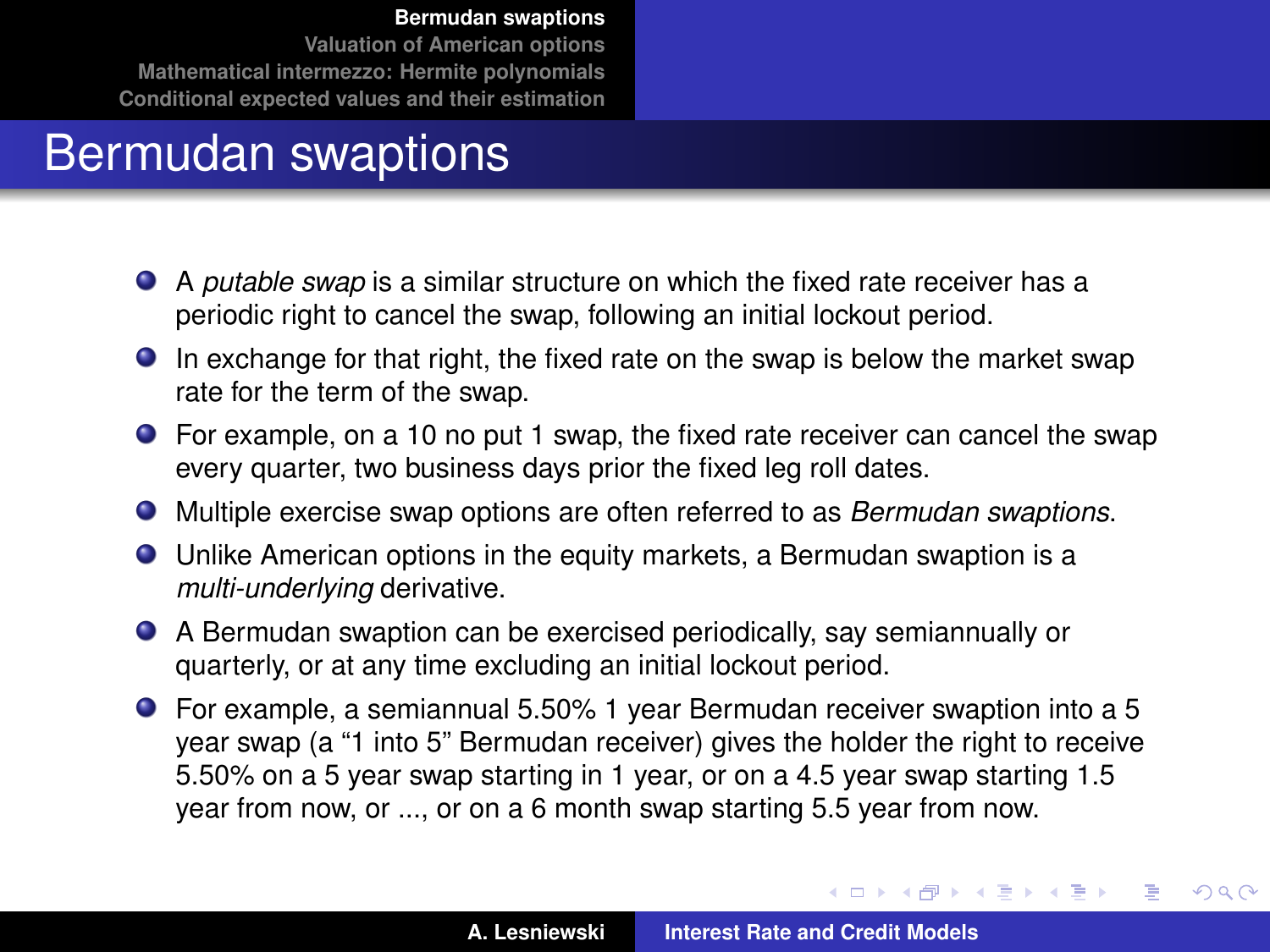**[Valuation of American options](#page-11-0) [Mathematical intermezzo: Hermite polynomials](#page-23-0) [Conditional expected values and their estimation](#page-29-0)**

## Bermudan swaptions

- $\bullet$  Note that the total maturity of the transaction is 1 + 5 = 6 years. More precisely, the option holder has the right to exercise the option on the 1 year anniversary of today (with the usual business day convention adjustments) and every six months thereafter, in which case they enter into a receiver swap starting two business days later.
- **•** The maturity of the swap plus the number of years past the first exercise is equal to 5 years.
- Similarly, a quarterly 5.50% "5 into 10" Bermudan payer swaption gives the holder the right to pay 5.50% on a 10 year swap starting in 5 year or on a 9 $\frac{3}{4}$ year swap starting  $5\frac{1}{4}$  years from now, or ... .
- Bermudan swaptions trade over the counter.
- $\bullet$  It is convenient to think about a callable swap as a basket consisting of a vanilla swap and a Bermudan swaption.

(ロトス個) (運) (運)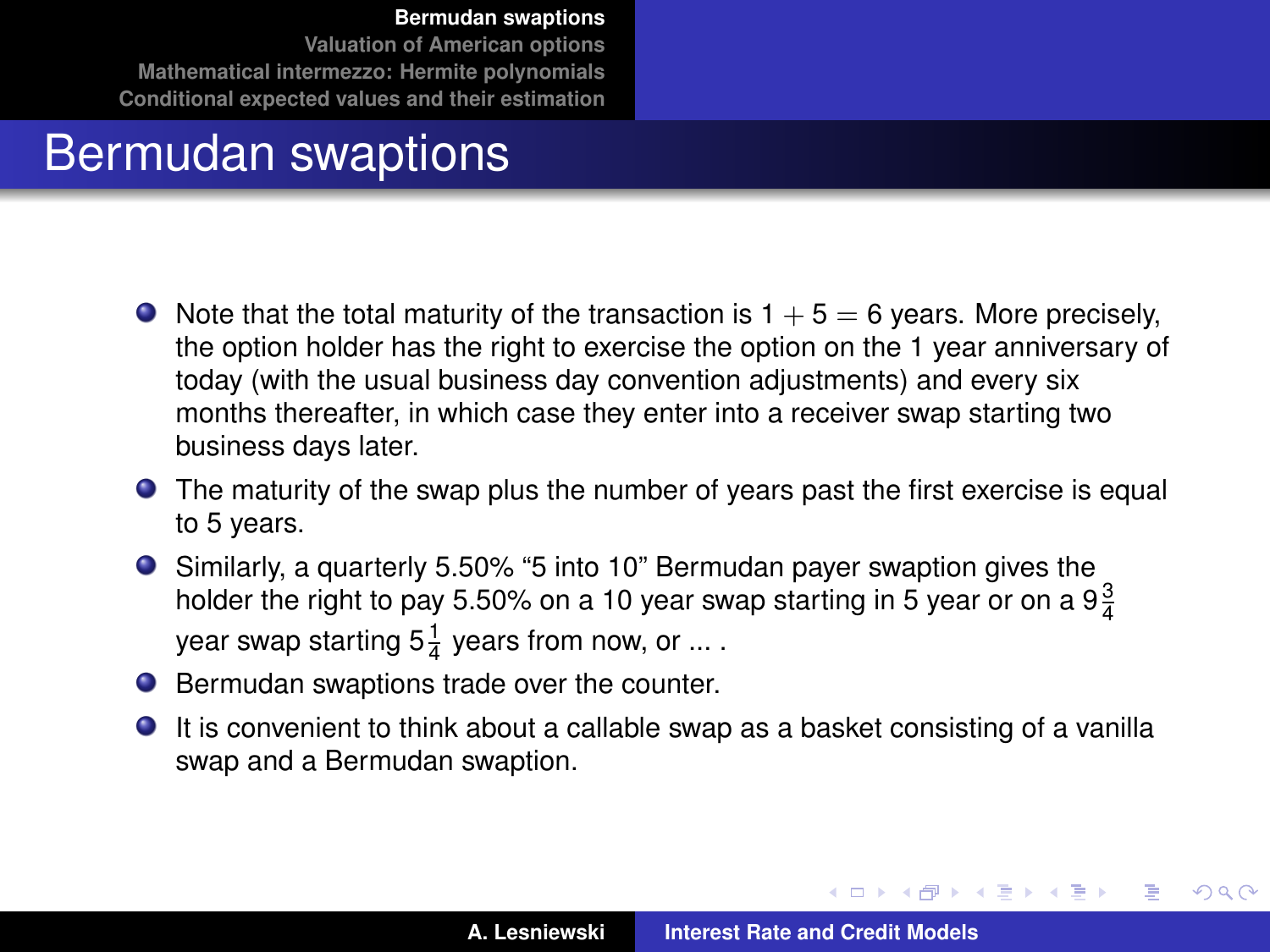**[Valuation of American options](#page-11-0) [Mathematical intermezzo: Hermite polynomials](#page-23-0) [Conditional expected values and their estimation](#page-29-0)**

#### Bermudan swaptions

- Consider, for example a 10 no call 1 callable swap paying 3%.
- From the point of view of the fixed rate receiver, this is a long position in a 10 year swap paying 3%, and a short position in a 1 into 9 Bermudan receiver swaption struck at 3%.
- A call (i.e. cancellation) of the swap by the fixed rate payer is equivalent to exercising that swaption.
- For example, upon exercise two years into the swap, the fixed rate payer enters into a swap on which they receives a fixed rate of 3% for the remaining 8 years thus effectively canceling the original swap.

 $\left\{ \begin{array}{ccc} 1 & 0 & 0 \\ 0 & 1 & 0 \end{array} \right.$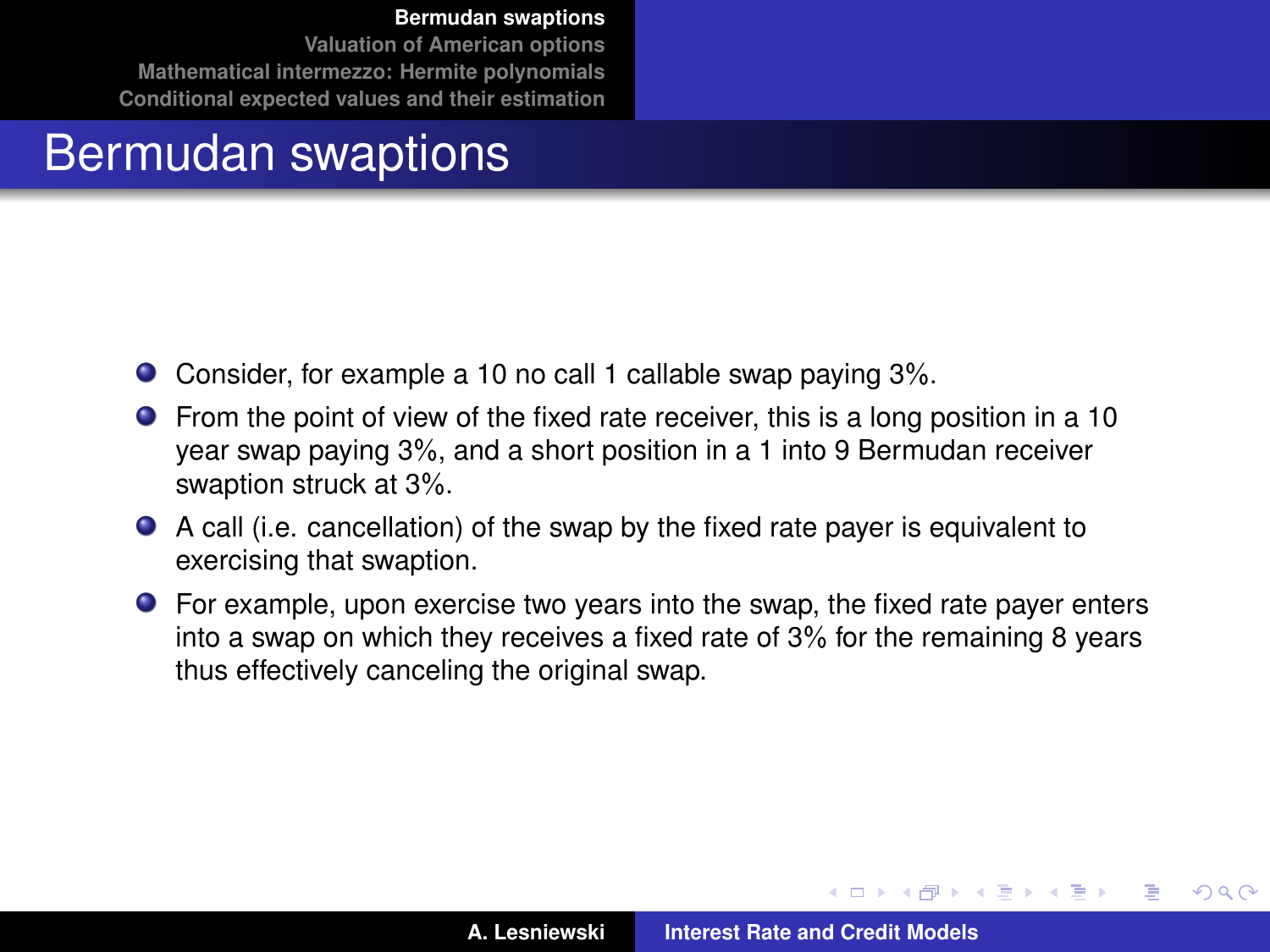**[Valuation of American options](#page-11-0) [Mathematical intermezzo: Hermite polynomials](#page-23-0) [Conditional expected values and their estimation](#page-29-0)**

## Bermudan swaptions

- Oftentimes, exotic swaps are structured as callable swaps.
- As an example, consider a LIBOR range accrual. If, in addition, the coupon payer has a periodic right (following, as usual, a lockout period) to call the swap, this structure is called a callable range accrual.
- In analogy to a callable swap, a callable range accrual is a basket of a range accrual and a Bermudan option to enter into the trade offsetting the reminder of the underlying range accrual.
- **•** This option is a complicated multi-underlying option where each of the underlyings is itself a basket of digital options on LIBOR.

<span id="page-10-0"></span> $\left\{ \begin{array}{ccc} 1 & 0 & 0 \\ 0 & 1 & 0 \end{array} \right.$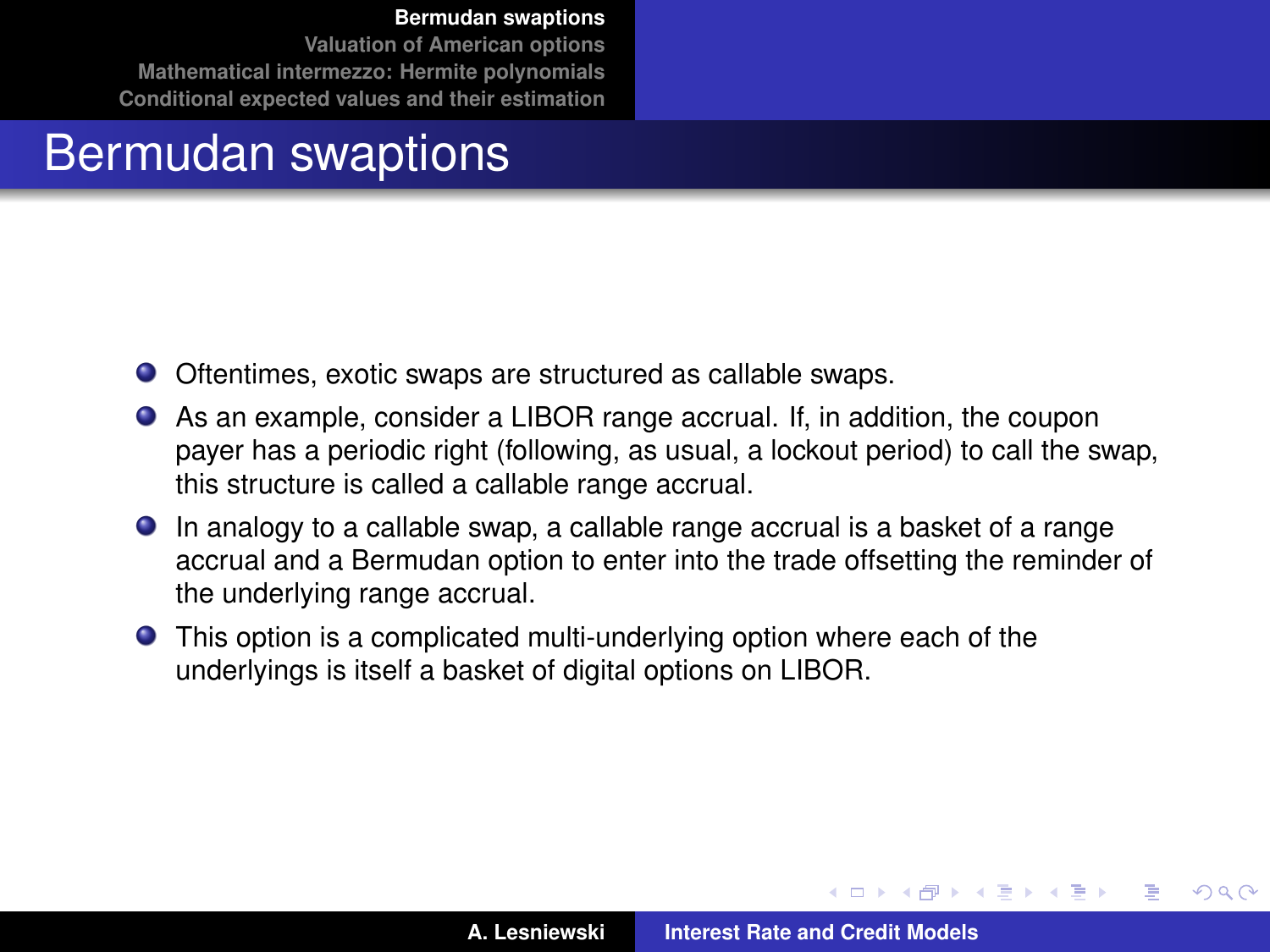## Principle of optimality and backward induction

- Monte Carlo based valuation of options with multiple exercises poses a challenge.
- The reason is the incompatibility between the forward moving process of path generation and the backward moving optimal exercise decision process.
- In recent years, a number of efficient approximate Monte Carlo algorithms for pricing American options have been proposed, notably by Longstaff and Schwartz [\[4\]](#page-46-1).
- The method we discuss here is a version of the Longstaff Schwartz methodology.

<span id="page-11-0"></span> $\left\{ \begin{array}{ccc} 1 & 0 & 0 \\ 0 & 1 & 0 \end{array} \right.$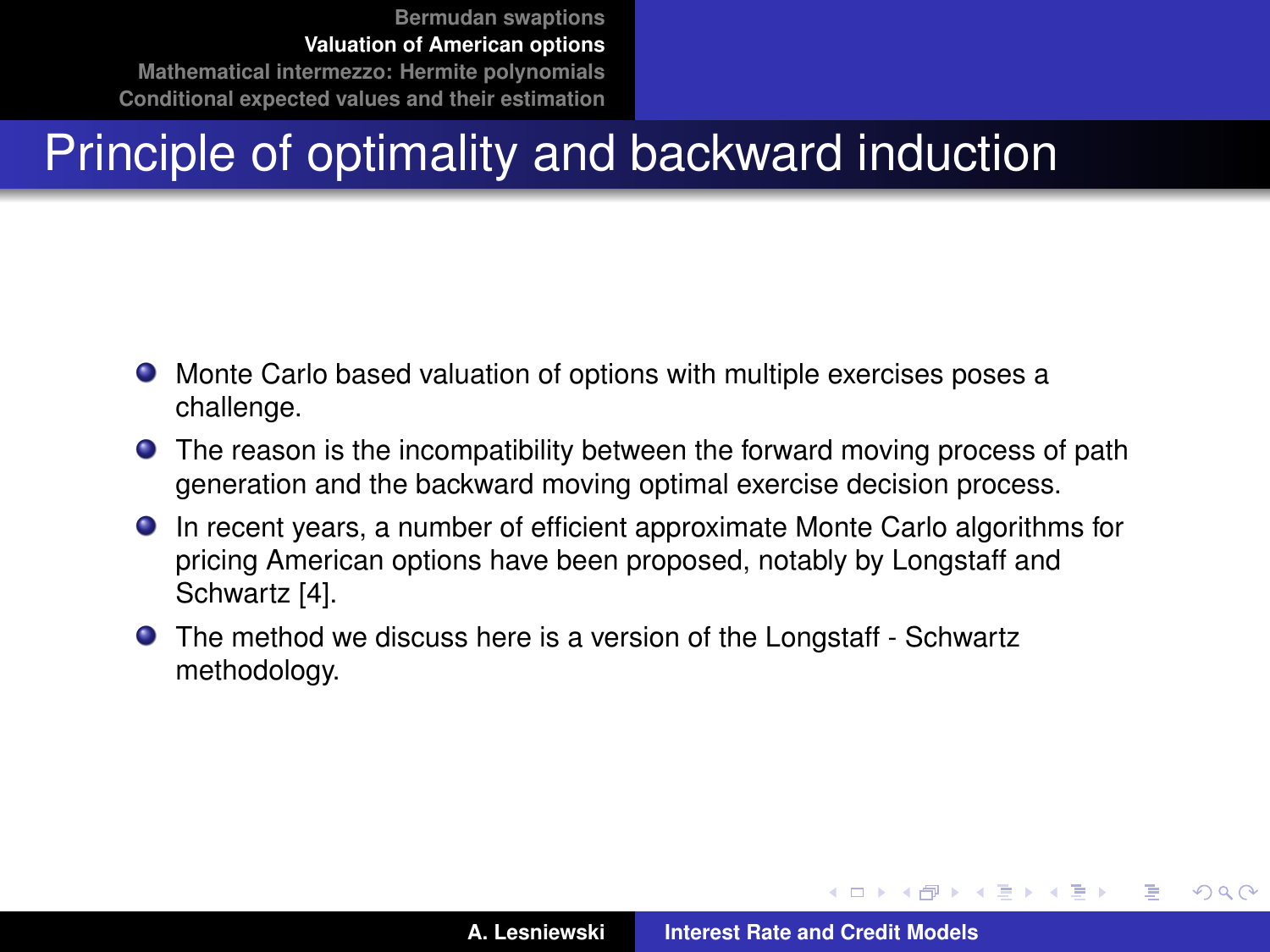## Principle of optimality and backward induction

- We consider an American option which can be exercised on a discrete set of dates. Specifically, let  $T_0 = 0$  denote the valuation date, and let  $T_1 < T_2 < \ldots < T_n$ , where  $T_1 > 0$ , denote the possible exercise dates.
- Upon exercise at time  $T_j$  the option seller delivers the underlying instrument.
- For example, in the case of a 1 into 10 Bermudan receiver swaption struck at *K*, the underlying instrument is the swap receiving coupon *K* which starts at *T<sup>j</sup>* and matures in 11 years.
- Let  $g_j(\mathcal{T}_j)$  denote the payoff at the exercise time  $\mathcal{T}_j$ .

<span id="page-12-0"></span>イロメ イ部メ イヨメ イヨメー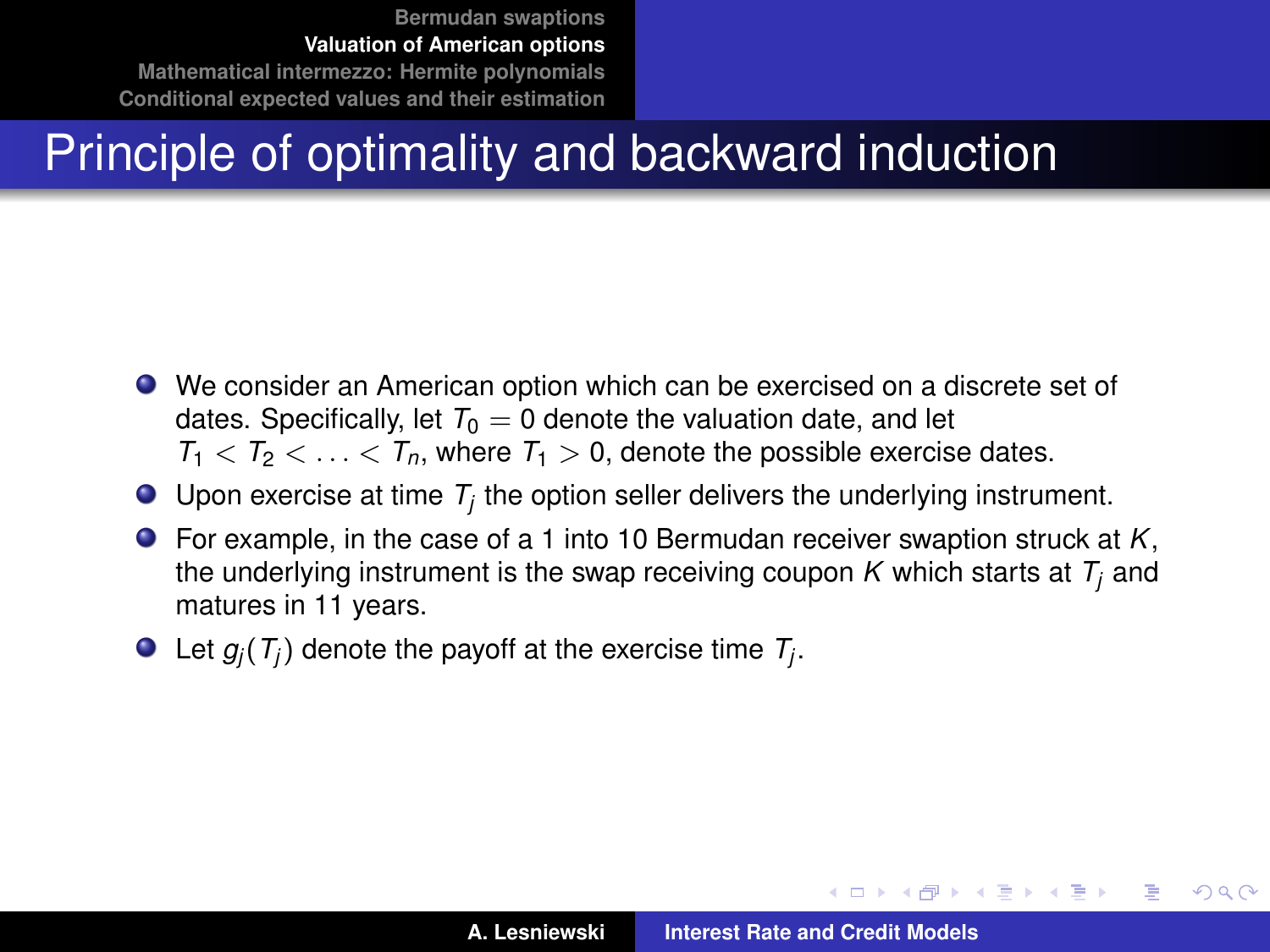# Principle of optimality and backward induction

- **The act of exercising the American option is modeled by a stopping time<sup>1</sup>**  $\tau$ **, a** random variable which represents an early exercise policy for the option.
- For convenience, we shall work under the terminal forward measure which will be denoted by Q.
- $\bullet$  Today's value  $V_0 = V(T_0)$  of the option is the maximum over all possible stopping times:

$$
V_0 = \max_{\tau \in \mathcal{T}(T_1, ..., T_n)} E^{\mathsf{Q}} [P(0, \tau) g(\tau)], \qquad (1)
$$

where  $\mathcal{T}(\mathcal{T}_1,\ldots,\mathcal{T}_n)$  denotes the set of stopping times taking values in the set  ${T_1, \ldots, T_n}$ , and where  $P(t, T)$  is the discount factor.

We seek to determine the *optimal stopping time* τ∗ (or, the *optimal exercise policy*) such that

<span id="page-13-1"></span><span id="page-13-0"></span>
$$
V_0 = E^{\mathsf{Q}} [P(0, \tau_*) g(\tau_*)]. \tag{2}
$$

<sup>1</sup> Recall [th](#page-22-0)at a stopping time [is](#page-23-0) a random variable  $\tau$  such that  $\{\tau \leq t\} \in \mathscr{F}_t$  fo[r](#page-11-0) all  $t$ . In [ou](#page-10-0)r [co](#page-22-0)[nt](#page-23-0)[ex](#page-10-0)[t,](#page-11-0) this means [t](#page-13-0)hat the exercise decision at time *t* is made solely based on the inform[atio](#page-12-0)n [prio](#page-14-0)[r](#page-12-0) [to](#page-13-0)  $t \rightarrow \pm + + + +$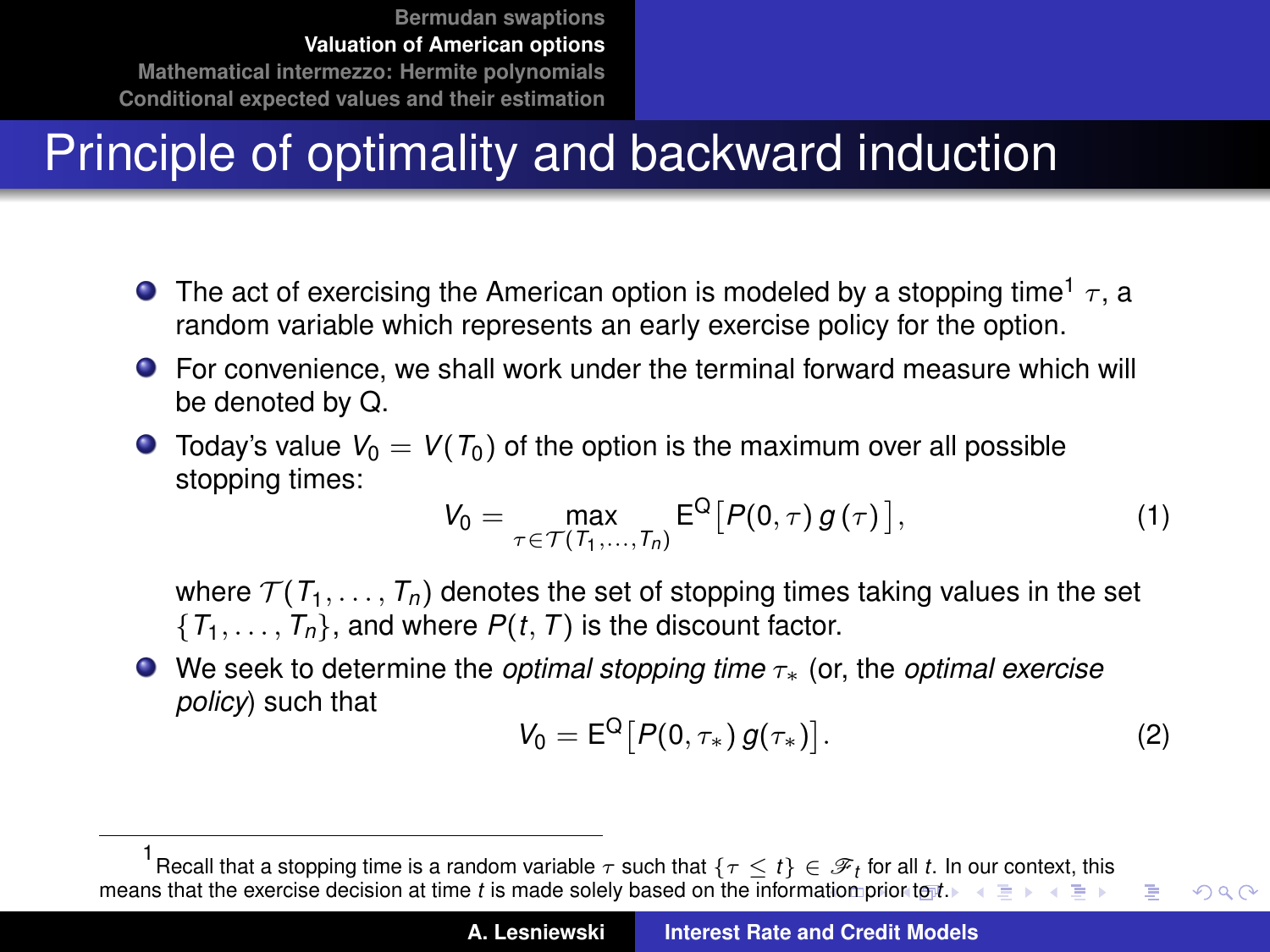## Principle of optimality and backward induction

- In order to find the optimal exercise policy, and thus the value of an American option, we shall invoke Bellman's *principle of optimality* which reads: *An optimal policy has the property that whatever the initial state and initial decision are, the remaining decisions must constitute an optimal policy with regard to the state resulting from the first decision*.
- Bellman's principle leads us thus to require that, given a state of the world, the value  $\mathsf{V}_j = \mathsf{V}(\mathsf{T}_j)$  of the option at any exercise date  $\mathsf{T}_j, j = 1, \ldots, n-1,$  satisfies

$$
V_j = \max_{\tau \in \mathcal{T}(T_{j+1},\ldots,T_n)} E_j[P(T_j,\tau) g(\tau)].
$$
\n(3)

where  $\mathsf{E}_j[\mathrel{\;\cdot\;}]$  is a shorthand for  $\mathsf{E}^\mathsf{Q}[\mathrel{\;\cdot\;}|\mathscr{F}_{\mathcal{T}_j}]$ 

Clearly, we have  $\bullet$ 

$$
V_n = \mathsf{E}_n[g(T_n)]. \tag{4}
$$

イロメ イ部メ イヨメ イヨメー

<span id="page-14-0"></span>Þ  $QQQ$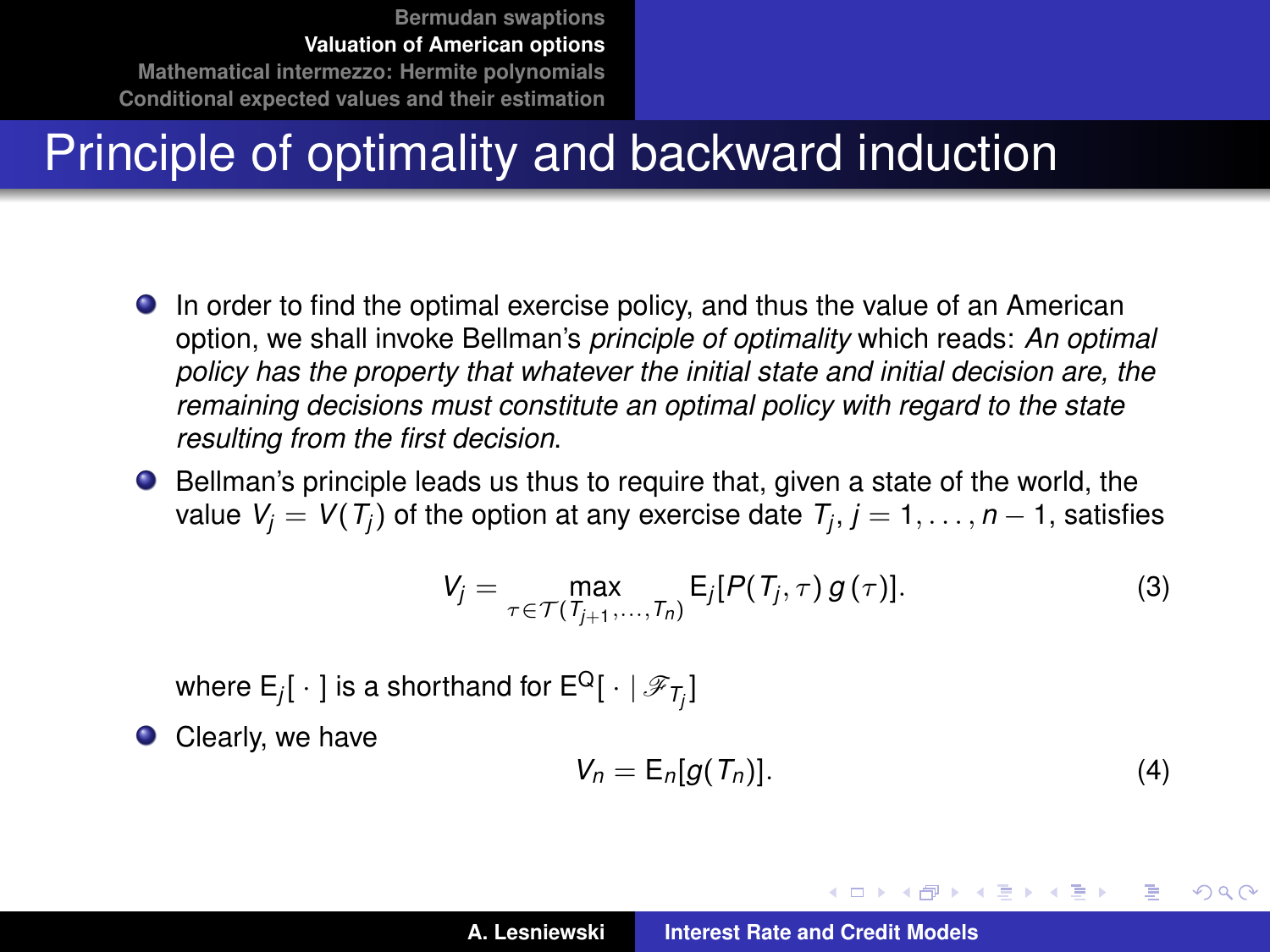## Principle of optimality and backward induction

- This can be expressed algorithmically in terms of *backward induction*.  $\bullet$
- At each future scenario, and at each future time the option holder compares the value of the immediate exercise versus the remaining value of the option.
	- (i) Given a future scenario, he thus starts at the latest possible exercise date, where the value of the option is simply equal to its intrinsic value (as there are no further exercise opportunities left).
	- (ii) He then moves backward in time, computes the current value of the remaining option, and compares it to its intrinsic value.
	- (iii) He continues this processes until reaching the first possible exercise date.
	- (iv) The earliest exercise date, along the scenario, at which the intrinsic value exceeds the continuation value of the option is the optimal exercise date.
- He repeats this analysis for all future scenarios.

(ロトス個) (運) (運)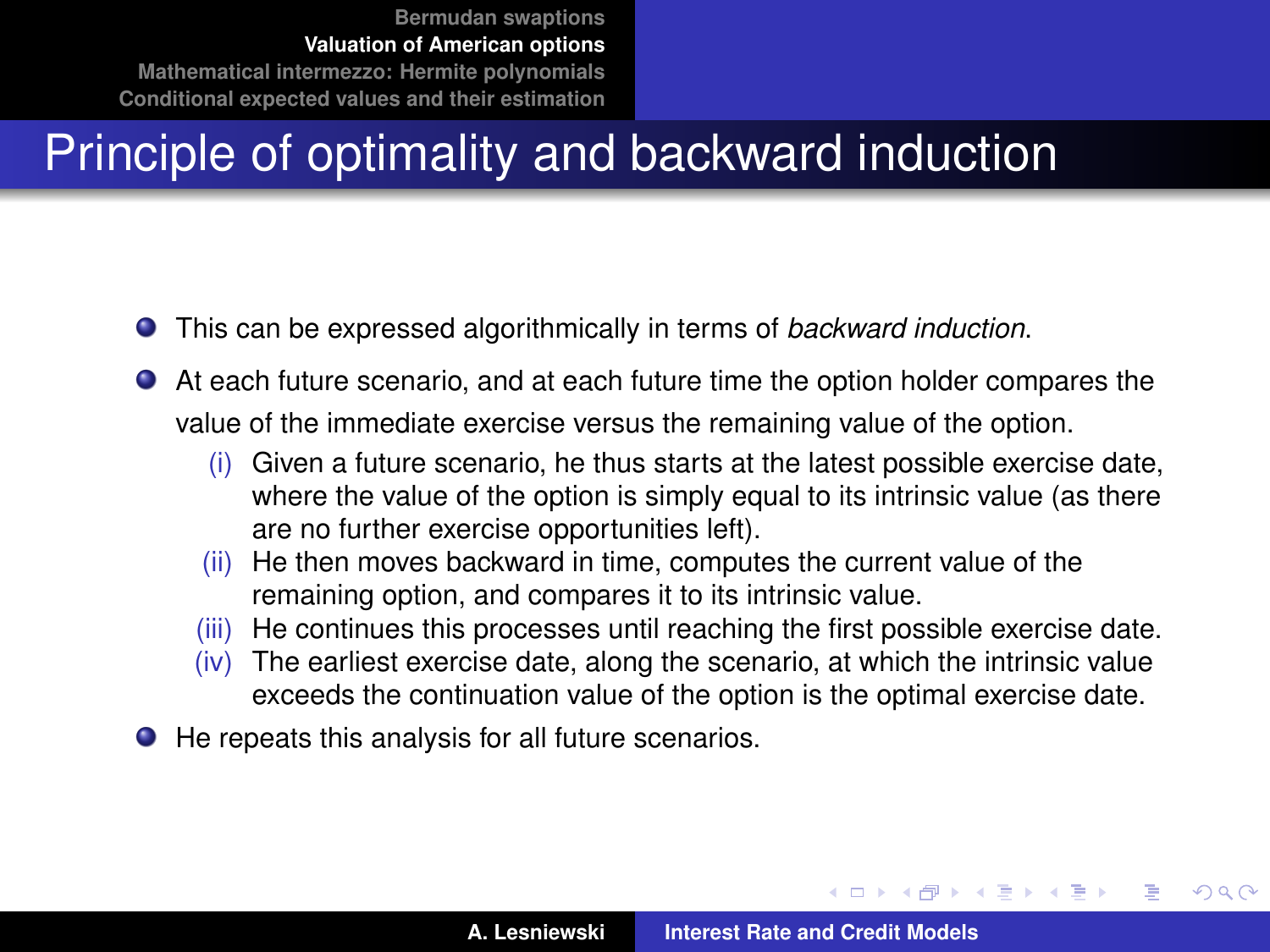## Principle of optimality and backward induction

- This algorithm is easy to implement for models which allow for recombining tree implementation, such as the Hull - White model.
- As we already discussed, LMM does not allow for a natural implementation based on recombining trees, and thus all valuations have to be performed via Monte Carlo simulations.
- Because backward induction is an essential part of the valuation logic, calculating prices of American options by means of naive Monte Carlo simulations is inefficient.
- The key reason why backward induction is difficult to combine with Monte Carlo simulations lies in the fact that it is hard to estimate conditional expected values given a future scenario.

イロメ イ部メ イヨメ イヨメー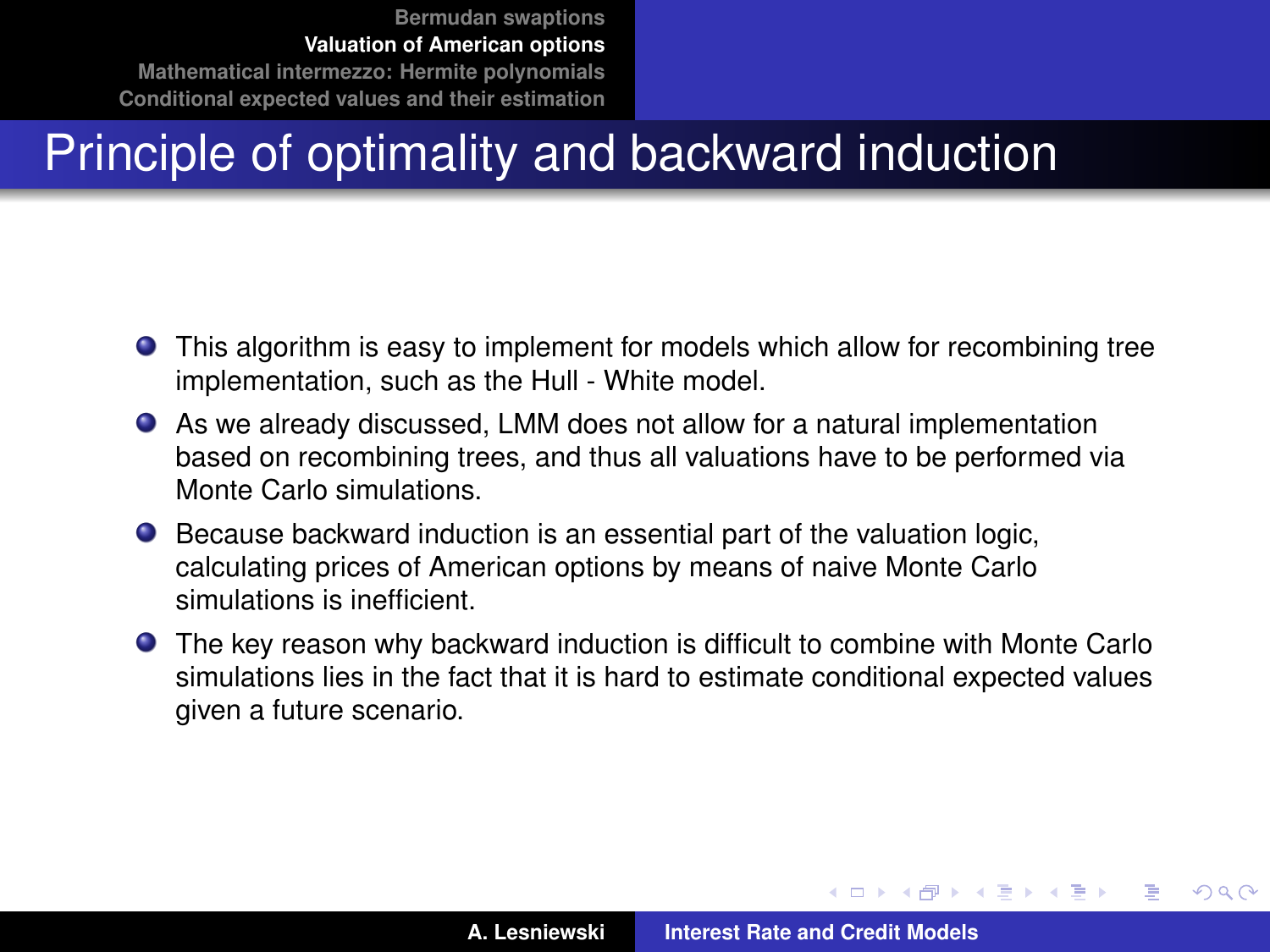## Principle of optimality and backward induction

- Suppose that initially we have generated *N* Monte Carlo scenarios.
- At each decision point along a scenario, one would have to generate a new set of *N* Monte Carlo paths in order to calculate the continuation value of the option and the value of the immediate exercise.
- This process would result in a number of paths that grows superexponentially fast in the number of exercises and prove computationally intractable.

 $\sqrt{m}$  )  $\sqrt{m}$  )  $\sqrt{m}$  )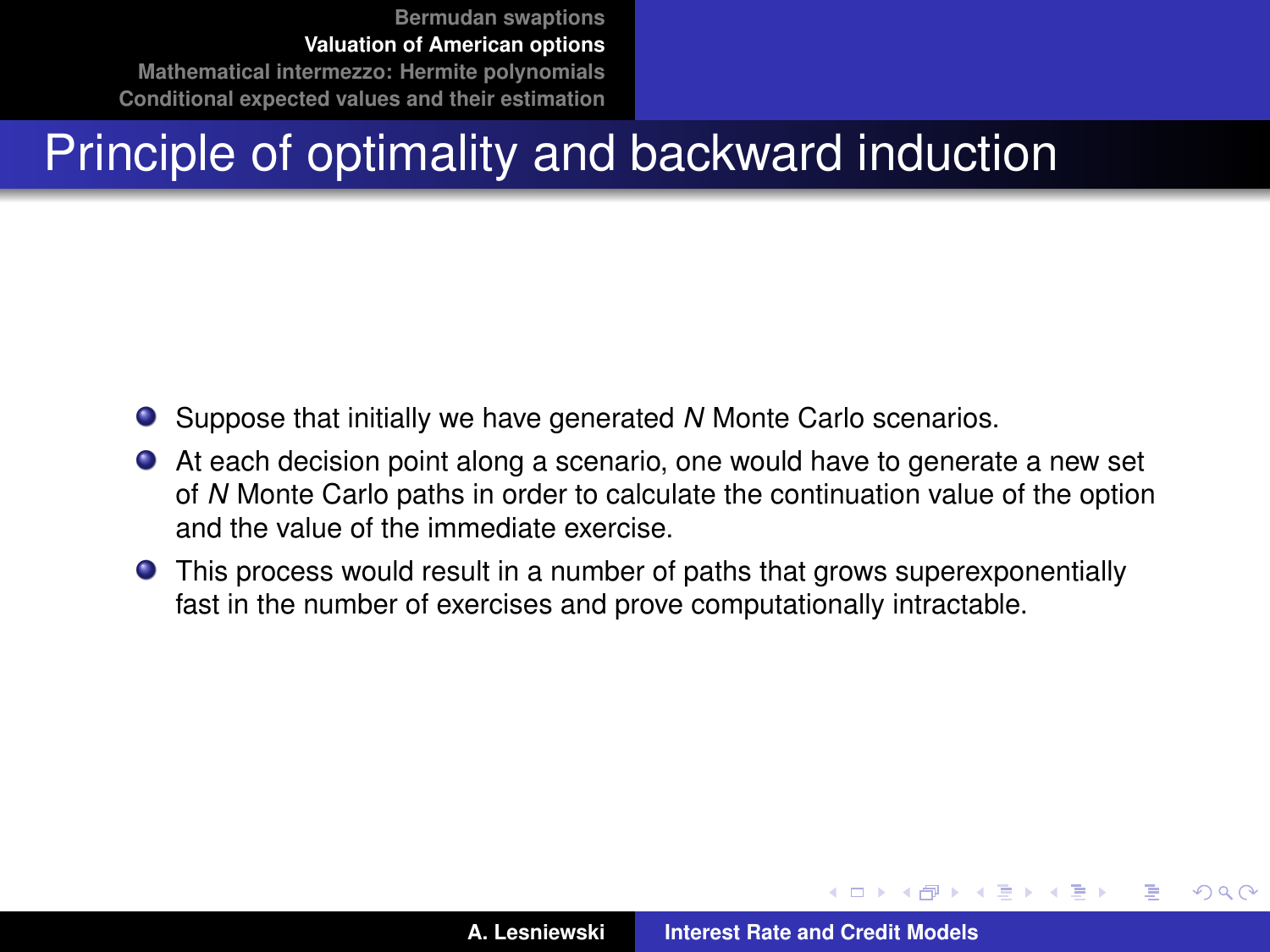## Snell envelope

- For simplicity of exposition we assume that our model is a one factor model driven by the Wiener process *W* (*s*), such as the 1-factor LMM model.
- We introduce the notation:

$$
X_j=\frac{W(T_j)}{\sqrt{T_j}},\quad j=1,\ldots,n,
$$

so that each  $X_{\!j}$  is a standard normal random variable,

$$
X_j \sim N(0,1), \tag{5}
$$

and we let  $X_{1:j}$  denote the vector:

$$
X_{1:j}=(X_1,\ldots,X_j). \hspace{1cm} (6)
$$

イロメ イ部メ イヨメ イヨメー

重  $2Q$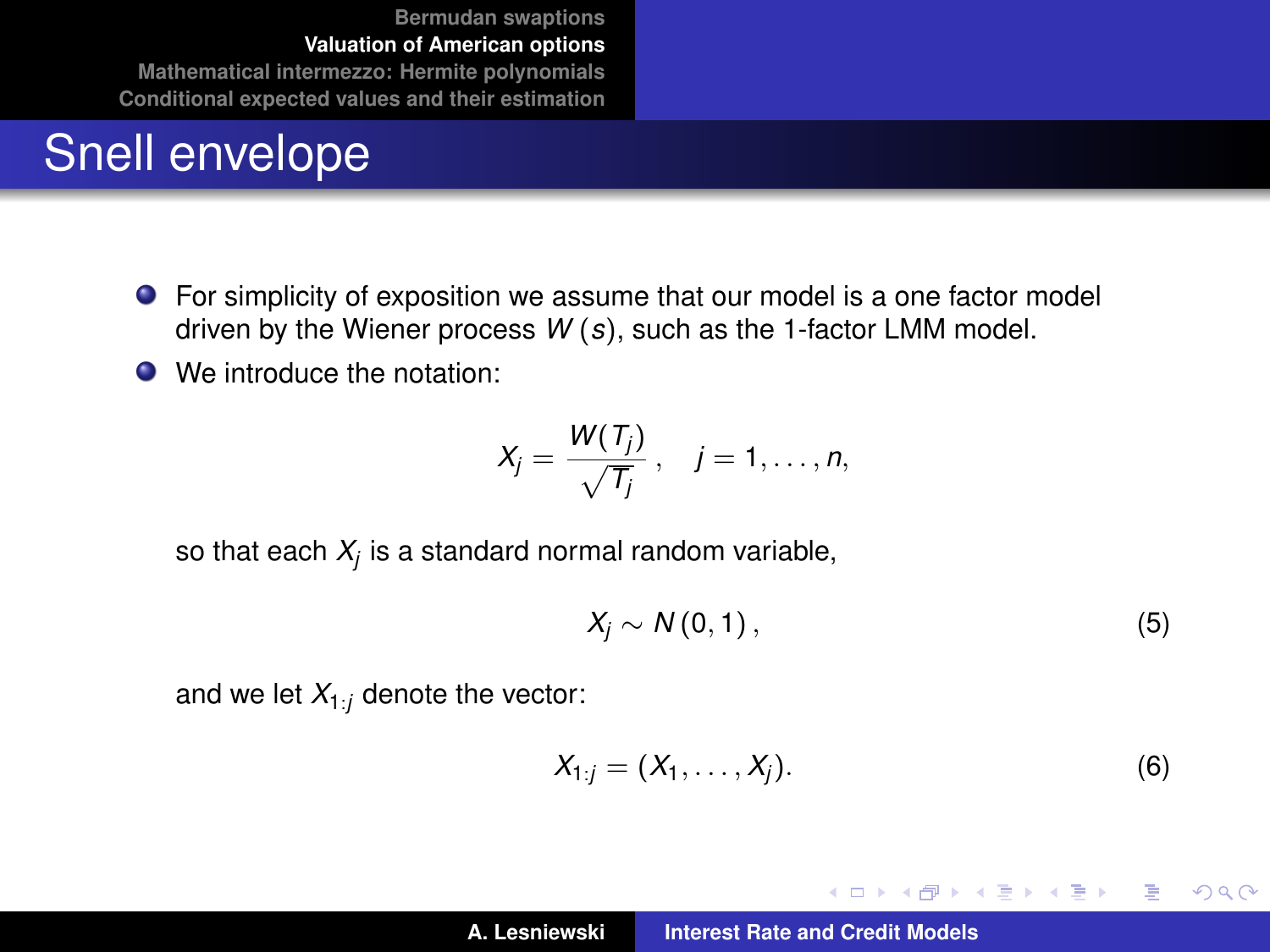## Snell envelope

- Finally, we denote by  $g_j = g(T_j)$  the payoff function at time  $T_j$ .
- Note that *g<sup>j</sup>* is a function of the path *X*1:*<sup>j</sup>* and, when appropriate, we will make this fact explicit by writing, somewhat inconsistently,  $g_j = g_j(X_{1:j})$ .
- We now proceed in a number of steps.
- **O** The first step is to construct an auxiliary process  $S_i = S_i(X_{1:i})$ , called the *Snell envelope* of *g<sup>j</sup>* .
- $\bullet$  We begin with  $j = n$ , and set

$$
S_n(X_{1:n}) = g_n(X_{1:n}).
$$
 (7)

イロメ イ部メ イヨメ イヨメー

Þ  $2Q$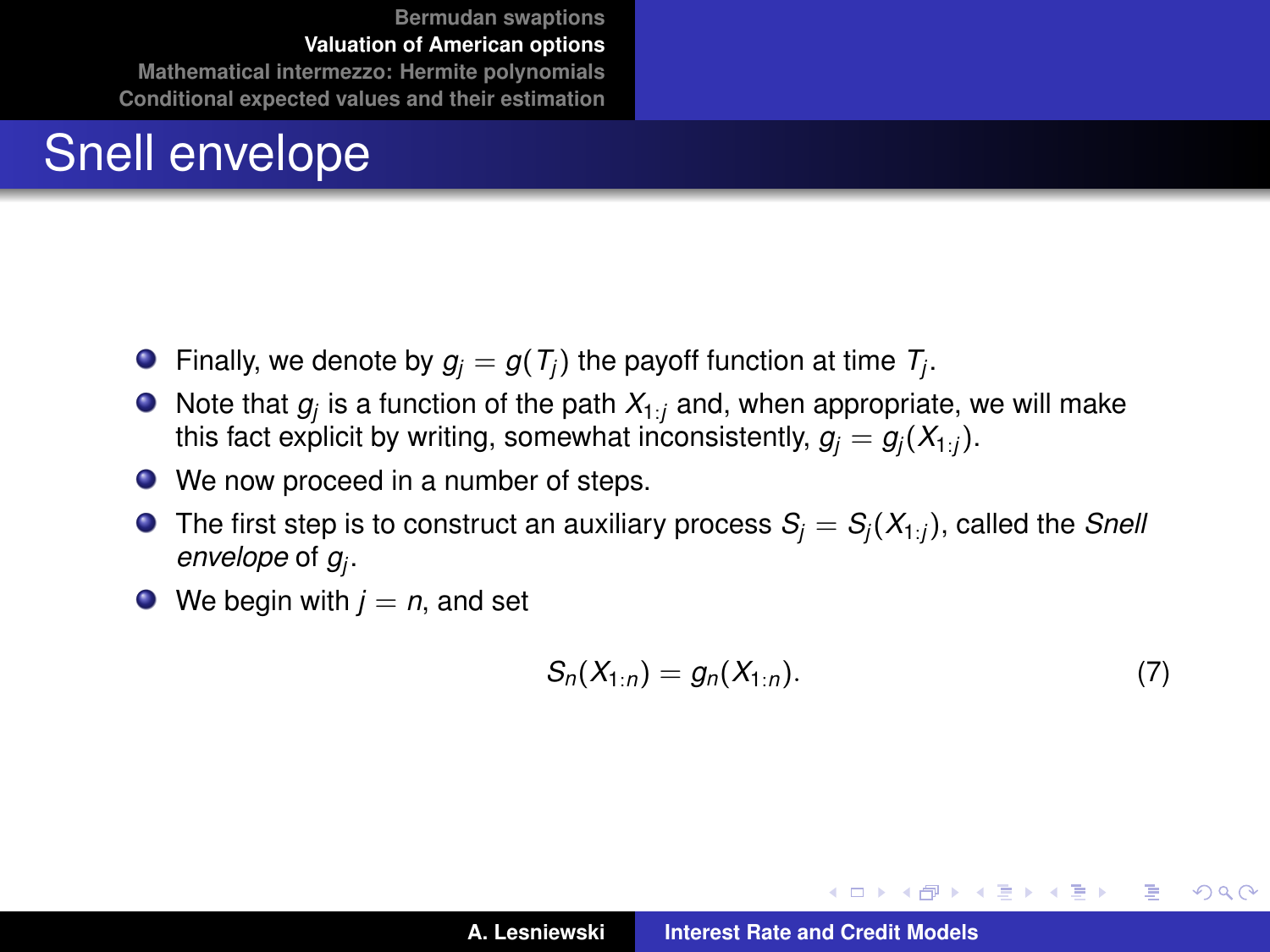## Snell envelope

- As stated before, the time  $T_p$  value of the option is equal to the value of the immediate payoff, as no further opportunities to exercise exist, and thus  $V_n = S_n$ .
- On the other hand, for *j* = *n* − 1, . . . , 1, the value of the option is the greater of the immediate payoff and the *continuation value*  $C_i = C_i(X_{1:i})$  of the option.

**O** We set

$$
S_j(X_{1:j}) = \max(g_j(X_{1:j}), C_j(X_{1:j})).
$$
\n(8)

<span id="page-20-0"></span>(ロトス個) (運) (運)

 $2Q$ 

э.

The option should be exercised if the maximum in [\(8\)](#page-20-0) equals  $g_j$ ; otherwise the option does not get exercised.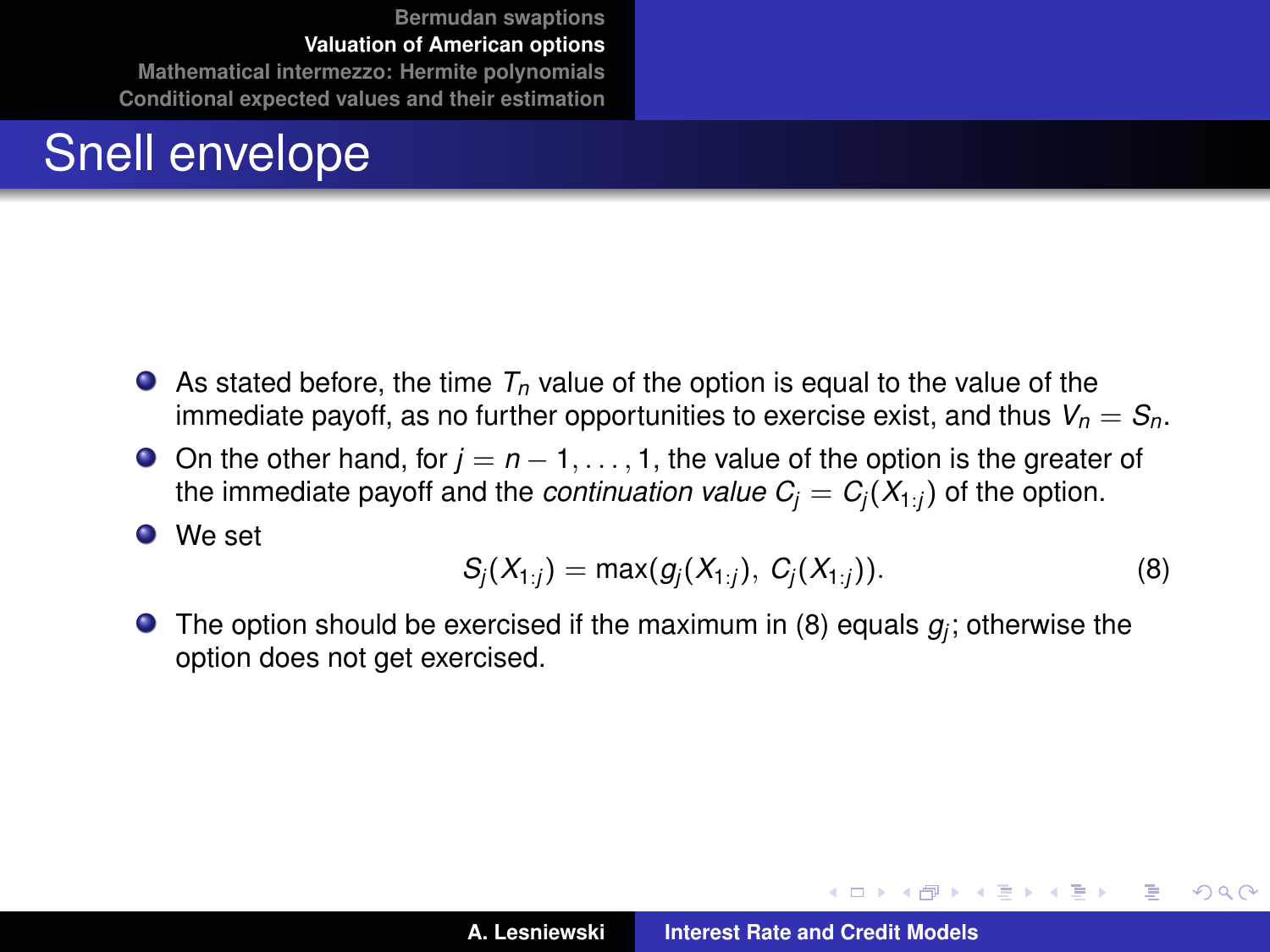#### Snell envelope

- Clearly, it is optimal to exercise at the *earliest opportunity* when the equality  $max(g_j, G_j) = g_j$  holds.
- We will utilize this observation later in order to relate  $S_j$  to  $V_j$ .
- The continuation value of the option at time  $T_j$  is the current (i.e. time  $T_j$ ) value of the remaining options conditioned on the current state of the world.
- **O** In mathematical terms.

$$
C_j(X_{1:j}) = \begin{cases} P_{j,j+1} \mathsf{E}_j[S_{j+1}], & \text{for } j = 1, \ldots, n-1, \\ 0, & \text{for } j = n, \end{cases}
$$
 (9)

where  $P_{j,k} = P(T_j, T_k)$  is the discount factor from  $T_j$  to  $T_k, j < k.$ 

 $\bullet$  The value  $S_0$  of the Snell envelope on the valuation date is

$$
S_0 = P_{0,1} E[S_1] = C_0.
$$
 (10)

イロメ イ部メ イ君メ イ君メー

<span id="page-21-0"></span>Þ  $QQQ$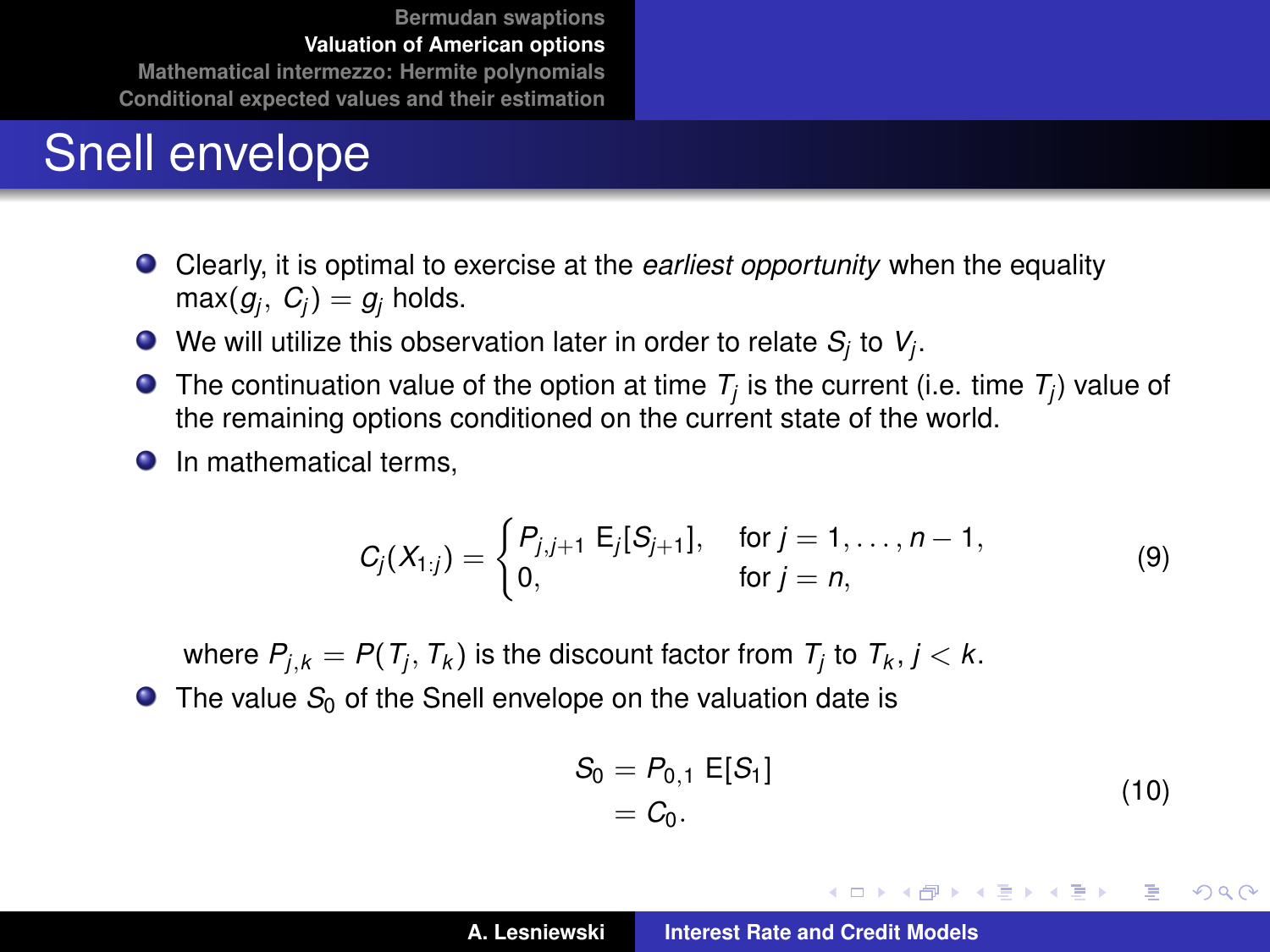## Snell envelope

- The Snell envelope has the property that  $\mathcal{S}_j\geq g_j$ , for all *j*. In fact, one can show that *S<sup>j</sup>* is the smallest *supermartingale* with this property<sup>2</sup> .
- Note also that  $\mathcal{S}_j$  is not, in general, equal to  $\mathcal{V}_j$ , as it does not encode the information when it is optimal to exercise the option.
- The key to implementation of the above procedure is the ability to compute, at each exercise date  $\mathcal{T}_j$  and for each scenario  $\mathcal{X}_{1:j}$ , of the following quantities:
	- (i) the value of the immediate payoff of the option  $g_j(X_{1:j})$ , and (ii) the continuation value of the option  $C_i(X_{1:i})$ .
	- the continuation value of the option  $C_i(X_{1:i})$ .
- Next, we present a methodology for such computations due to Longstaff and Schwartz.
- First, we briefly review the properties of the classical Hermite polynomials [\[3\]](#page-46-2).

<span id="page-22-0"></span> $^2$ Recall that a supe[r](#page-21-0)martingale i[s](#page-22-0) a process *X* such [t](#page-23-0)hat  $X\left(s\right)\ge\mathsf{E}[X\left(t\right)|\mathscr{F}_{\overline{S}}]$  $X\left(s\right)\ge\mathsf{E}[X\left(t\right)|\mathscr{F}_{\overline{S}}]$  $X\left(s\right)\ge\mathsf{E}[X\left(t\right)|\mathscr{F}_{\overline{S}}]$ [, fo](#page-23-0)r  $s\mathcal{\le}\left(t\right)$ Þ  $QQ$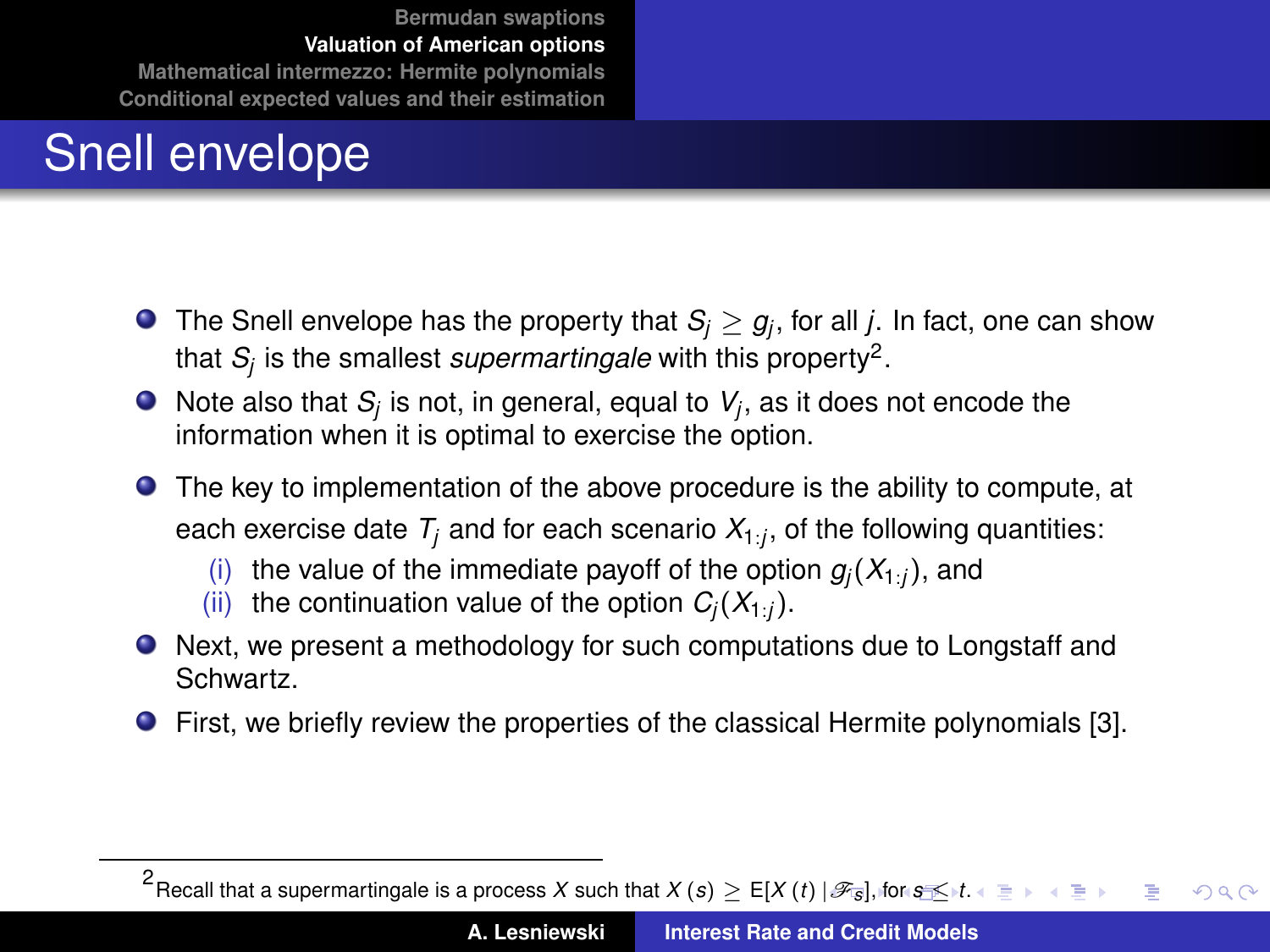## Classical Hermite polynomials

 $\bullet$  The *classical Hermite polynomials H<sub>n</sub>* (x),  $n = 0, 1, \ldots$ , are defined by means of the expansion:

$$
\Psi(t,x)=\sum_{n\geq 0}\,\frac{t^n}{n!}\,H_n(x)\,,\qquad \qquad (11)
$$

where Ψ (*t*, *x*), the *generating function*, is given by

<span id="page-23-2"></span>
$$
\Psi\left(t,x\right) = e^{-t^2 + 2tx}.\tag{12}
$$

This expansion can be viewed as the Taylor expansion of the function  $t \rightarrow \Psi(t, x)$  around  $t = 0$ , and it thus implies that

$$
H_n(x) = \frac{d^n}{dt^n} e^{-t^2 + 2tx} \Big|_{t=0}
$$
  
=  $(-1)^n e^{x^2} \frac{d^n}{dx^n} e^{-x^2}$ . (13)

<span id="page-23-1"></span>イロメ イ部メ イヨメ イヨメー

<span id="page-23-0"></span>Þ  $2Q$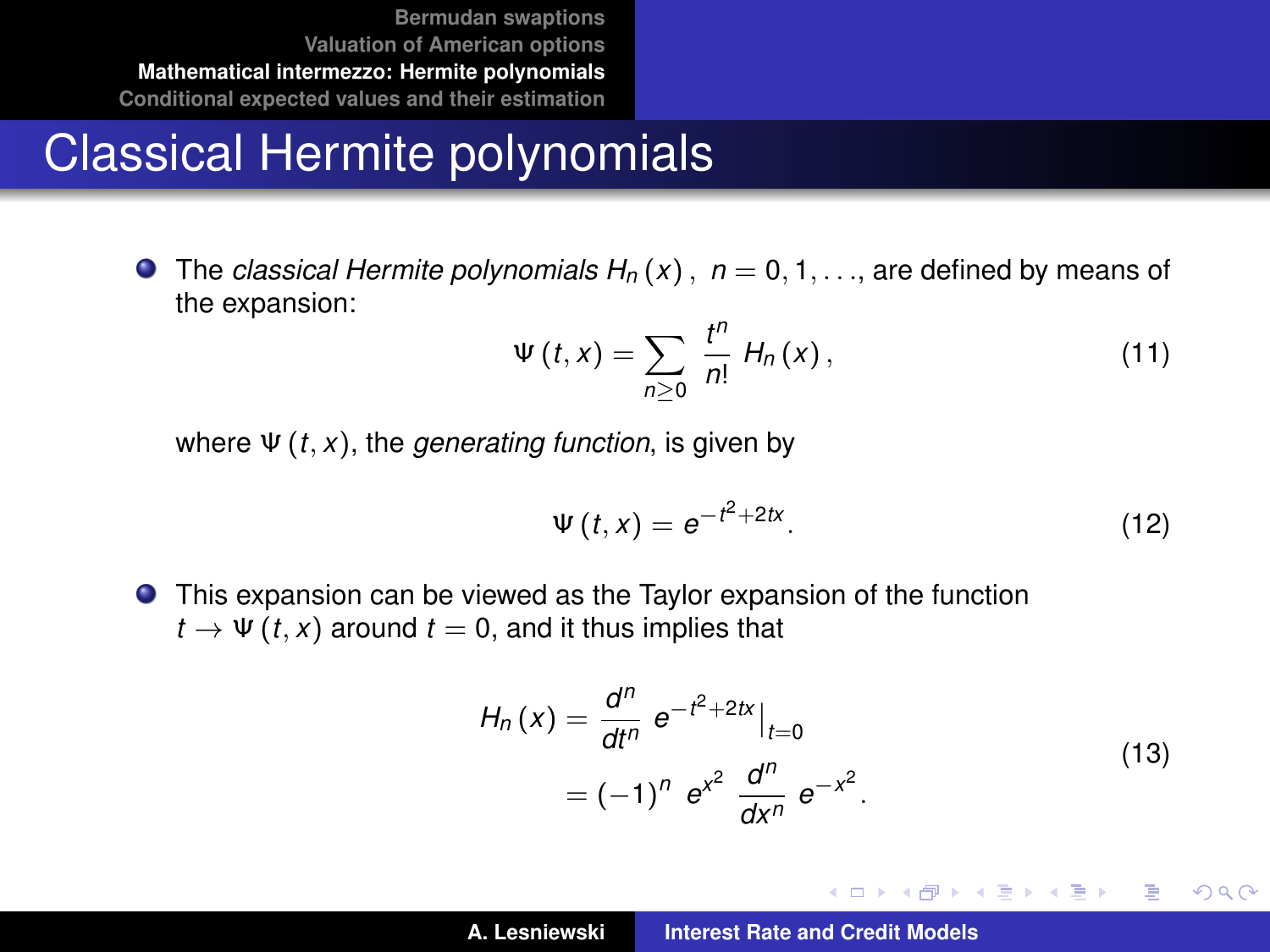## Classical Hermite polynomials

Explicitly, the first few Hermite polynomials are:

$$
H_0(x) = 1,\n H_1(x) = 2x,\n H_2(x) = 4x2 - 2,\n H_3(x) = 8x3 - 12x,
$$
\n(14)

Simple manipulations using formula [\(13\)](#page-23-1) show that the Hermite polynomials satisfy the following recurrence relations:

. . .

$$
H_{n+1}(x) = 2xH_n(x) - 2nH_{n-1}(x),
$$
  
\n
$$
H'_n(x) = 2nH_{n-1}(x).
$$
 (15)

**O** These in turn lead to the following differential equation obeyed by  $H_n(x)$ :

$$
H''_n(x) - 2xH'_n(x) + 2nH_n(x) = 0.
$$
 (16)

<span id="page-24-0"></span>イロメ イ部メ イヨメ イヨメー

重  $2Q$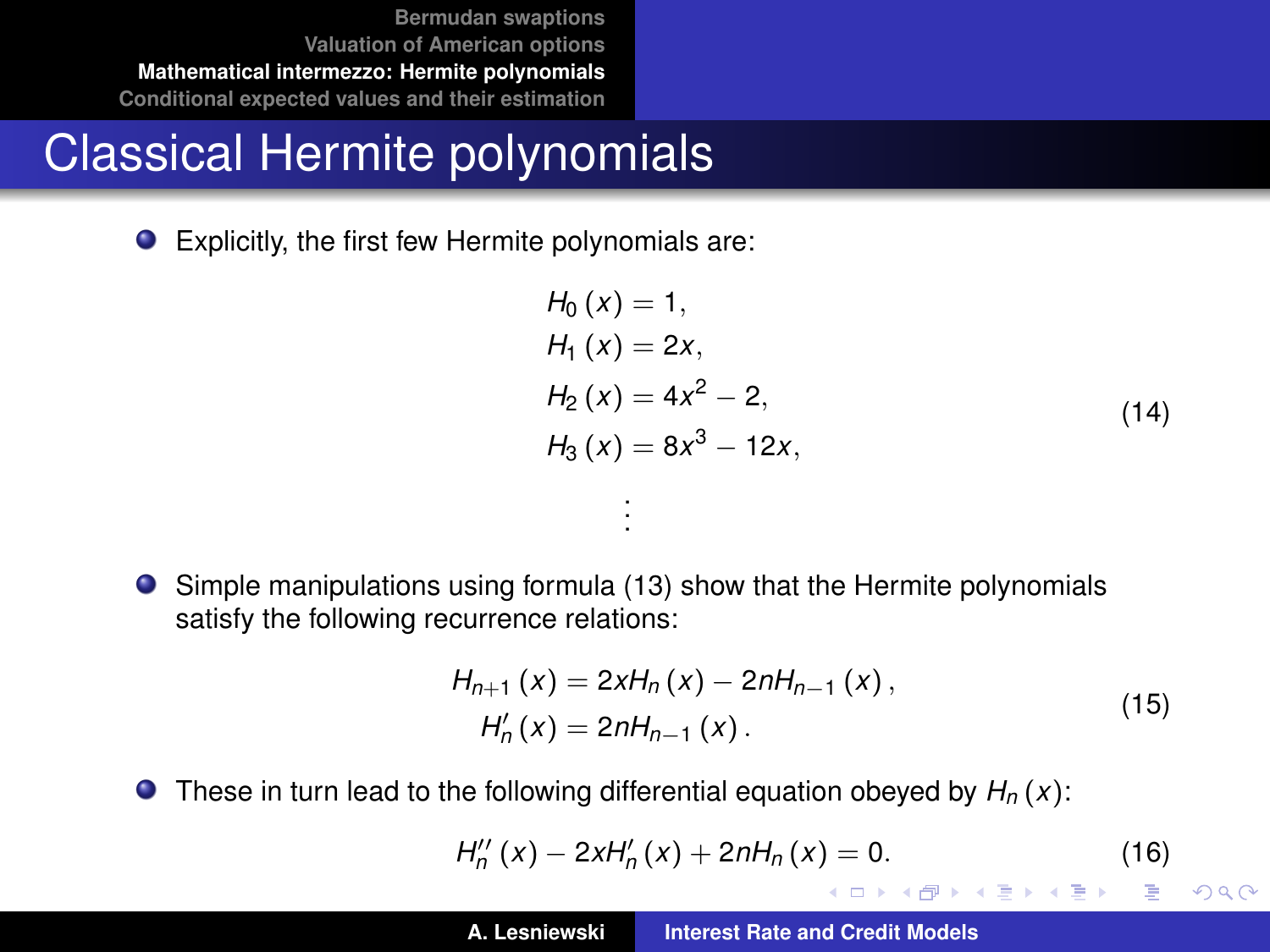## Normalized Hermite polynomials

It will be convenient for our purposes to use the *normalized Hermite polynomials*, denoted here by  $h_n(x)$ ,  $n = 0, 1, \ldots$ , which are defined as follows:

$$
h_n(x) = \frac{1}{2^{n/2}\sqrt{n!}} \; H_n\left(\frac{x}{\sqrt{2}}\right). \tag{17}
$$

We can verify that the recurrence relations [\(15\)](#page-24-0) restated in terms of the normalized Hermite polynomials read:

$$
\sqrt{n+1} h_{n+1}(x) = x h_n(x) - \sqrt{n} h_{n-1}(x)
$$
  
\n
$$
h'_n(x) = \sqrt{n} h_{n-1}(x).
$$
\n(18)

イロメ イ部メ イヨメ イヨメー

Þ

 $298$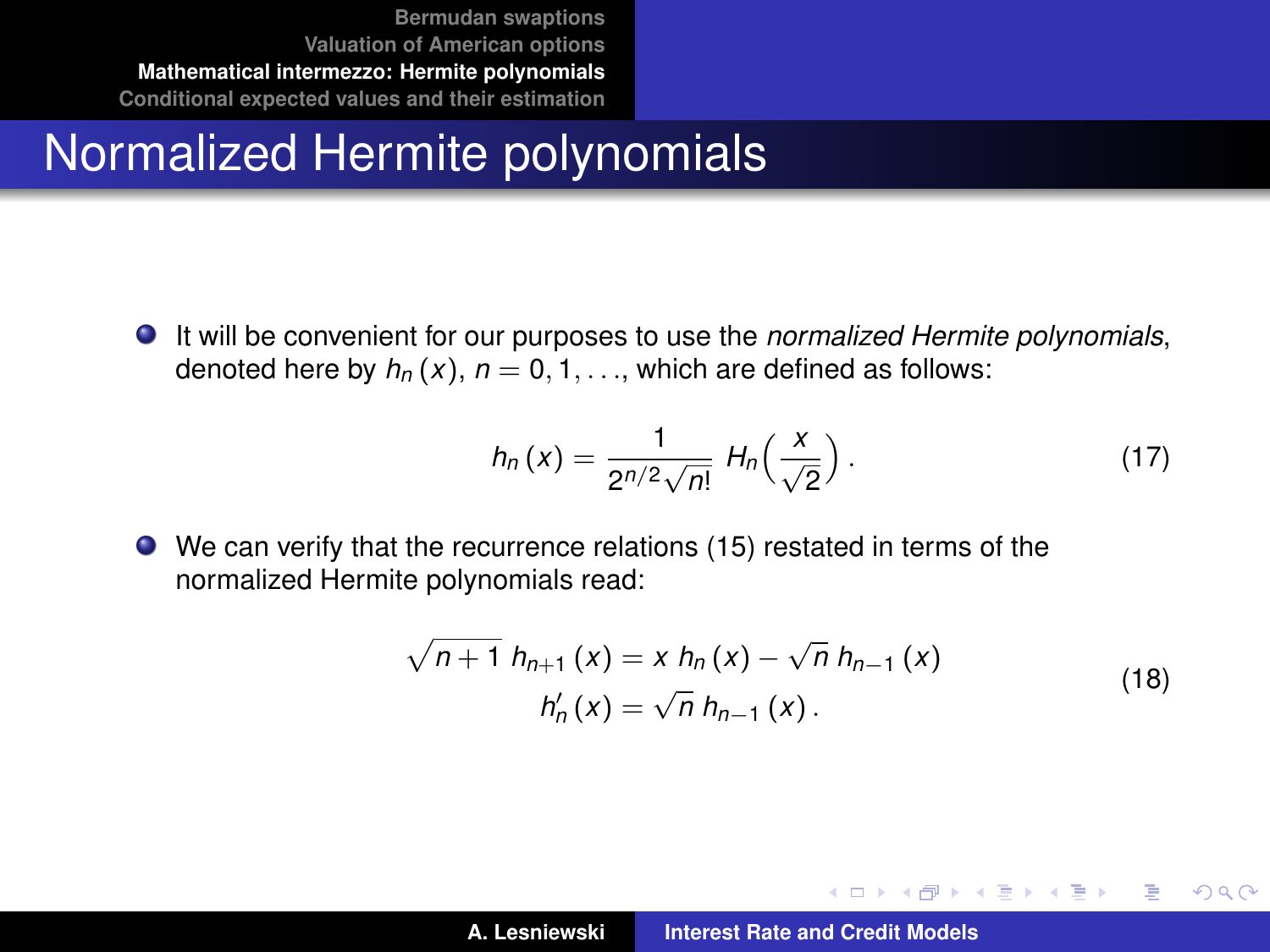## Normalized Hermite polynomials

**•** From these relations, one verifies readily that the normalized Hermite polynomials form an orthonormal system,

$$
\int_{-\infty}^{\infty} h_m(x) h_n(x) d\mu(x) = \delta_{mn}, \qquad (19)
$$

with respect to the Gaussian measure

<span id="page-26-0"></span>
$$
d\mu(x) = \frac{1}{\sqrt{2\pi}} e^{-x^2/2} dx.
$$
 (20)

- In fact, they form an orthonormal basis for the Hilbert space  $L^2(\mathbb{R}, d\mu)$  of functions on the real line which are square integrable with respect to the Gaussian measure [\(20\)](#page-26-0).
- Namely, any function  $f \in L^2(\mathbb{R}, d\mu)$  can be expressed as a convergent series,

<span id="page-26-2"></span><span id="page-26-1"></span>
$$
f(x) = \sum_{n\geq 0} a_n h_n(x), \qquad (21)
$$

where the *Fourier coefficient an* is given by:

$$
a_n = \int_{-\infty}^{\infty} h_n(x) f(x) d\mu(x).
$$
 (22)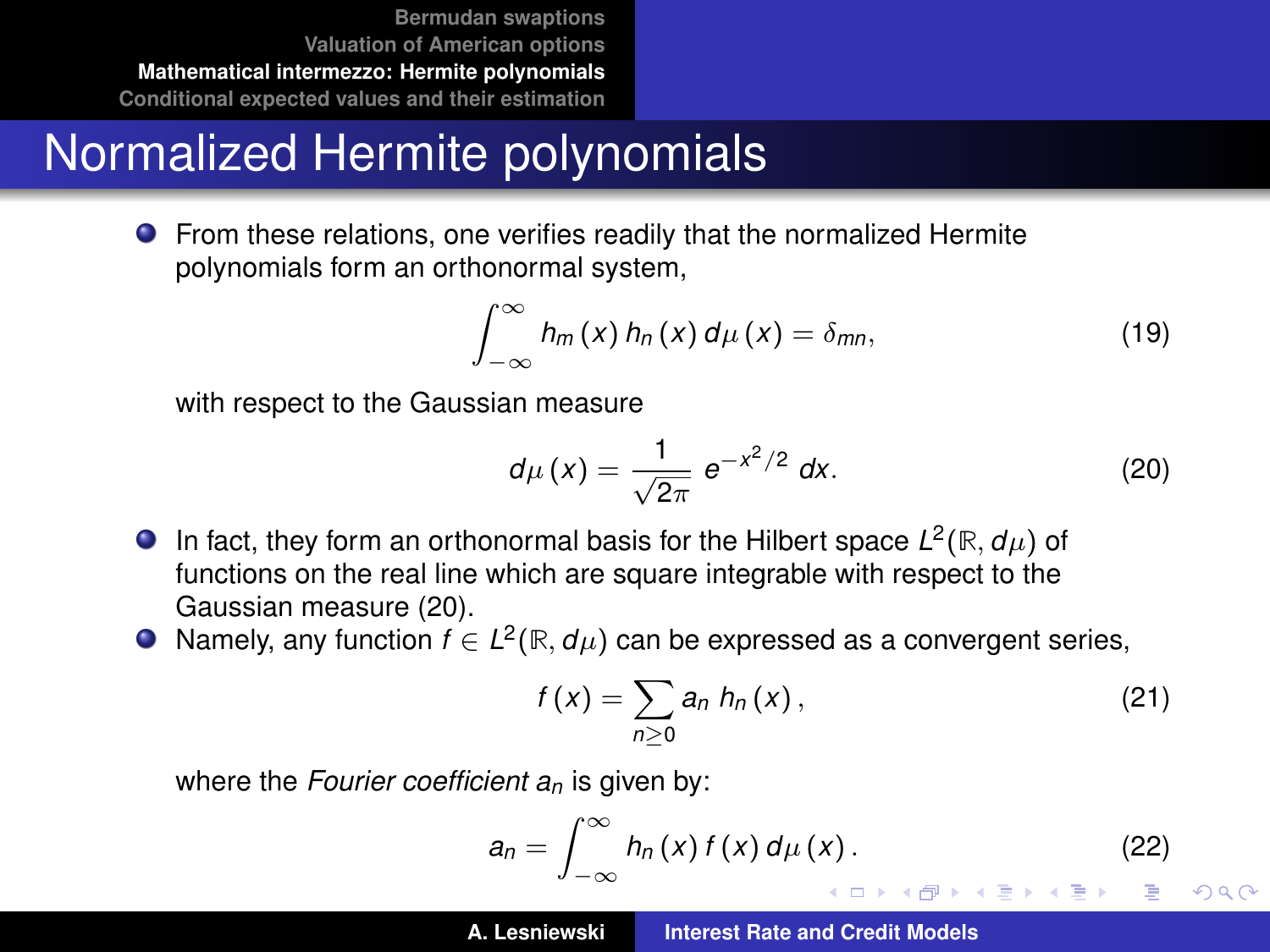#### The addition theorem

A useful property of the Hermite polynomials is the addition theorem. For any  $0 \leq \alpha \leq 1$ , the following identity holds

$$
H_n(\alpha^{1/2}x + (1 - \alpha)^{1/2}y)
$$
  
= 
$$
\sum_{0 \le k \le n} {n \choose k} \alpha^{k/2} (1 - \alpha)^{(n-k)/2} H_k(x) H_{n-k}(y).
$$
 (23)

The proof is an immediate consequence of the following identity for the generating function [\(12\)](#page-23-2):

$$
\Psi(t, \alpha^{1/2}x + (1 - \alpha)^{1/2}y) = \Psi(\alpha^{1/2}t, x)\Psi((1 - \alpha)^{1/2}t, y).
$$
 (24)

イロト イ部 トイミト イヨト

 $2Q$ 

<span id="page-27-0"></span>重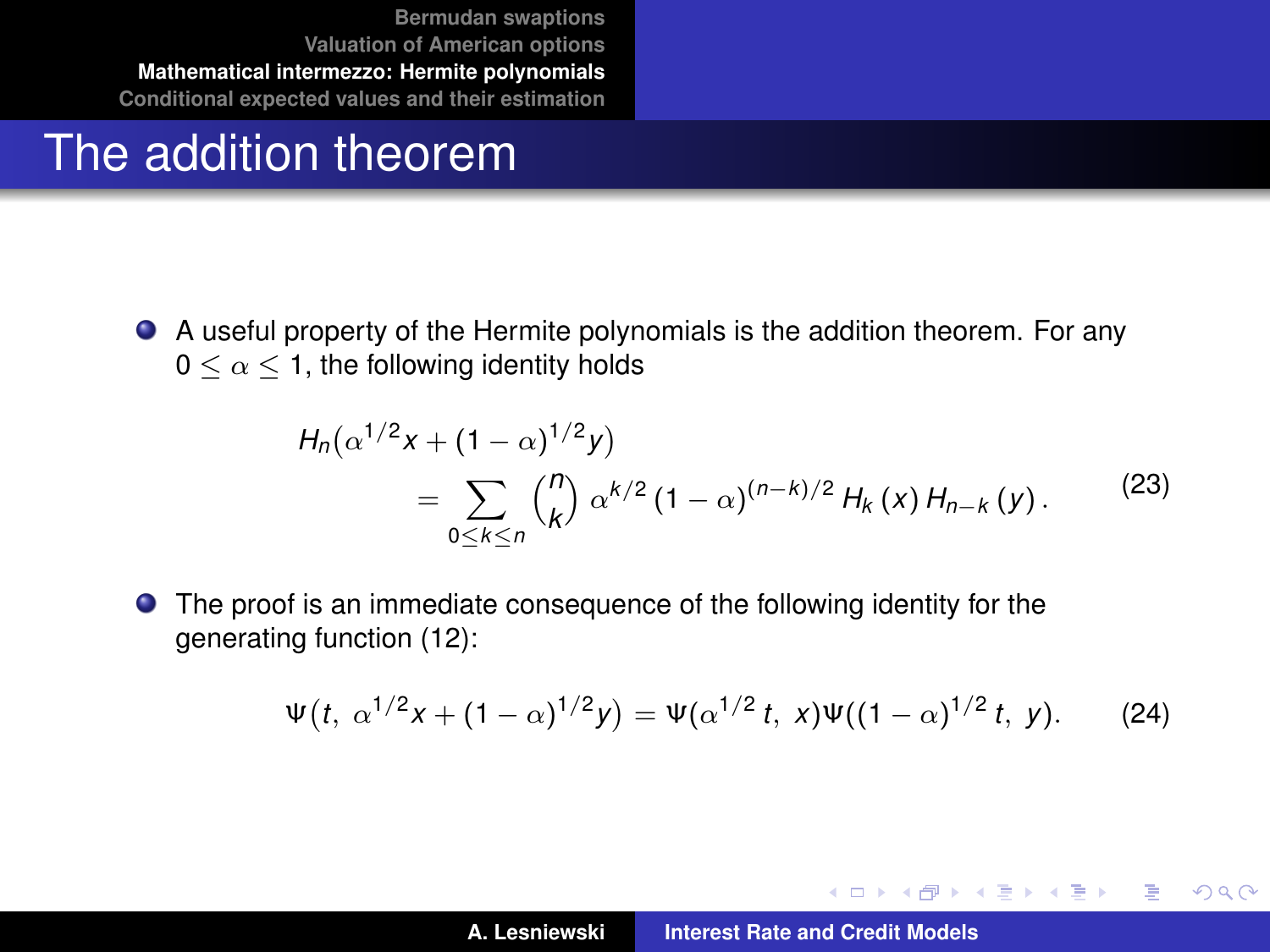#### The addition theorem

*hn*

- This identity is easy to establish by manipulating the properties of the exponential function.
- **O** The normalized version of [\(23\)](#page-27-0) reads:

$$
\eta_n(\alpha^{1/2}x + (1 - \alpha)^{1/2}y) = \sum_{0 \le k \le n} \sqrt{\binom{n}{k}} \alpha^{k/2} (1 - \alpha)^{(n-k)/2} h_k(x) h_{n-k}(y).
$$
 (25)

 $\bullet$ A consequence of the identity above is the following *conditioning rule*:

$$
\int_{-\infty}^{\infty} h_n(\alpha^{1/2}x + (1 - \alpha)^{1/2}y) d\mu(y) = \alpha^{n/2} h_n(x).
$$
 (26)

K ロ ▶ K 御 ▶ K 唐 ▶ K 唐 ▶

 $2Q$ 

<span id="page-28-1"></span><span id="page-28-0"></span>Þ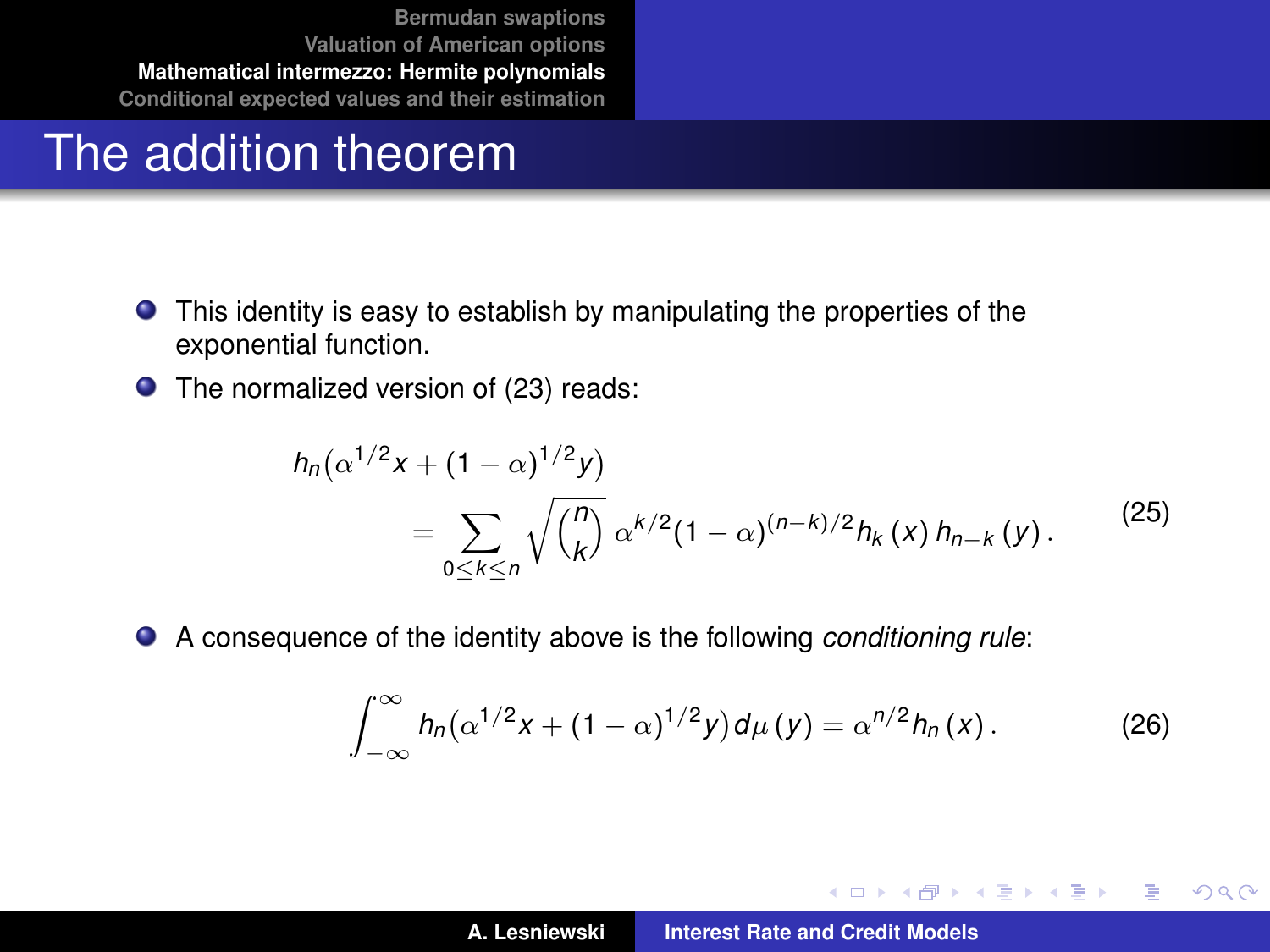#### Conditional expected values

- Consider now a function  $f(X_{1:i})$ . Our goal is to compute algorithmically the conditional expected value E*<sup>i</sup>* [*f* (*X*1:*<sup>j</sup>* )], where *i* < *j*.
- $\bullet$  Let us first take  $i = j 1$ . In order to compute the conditional expectation, we proceed as follows.

イロメ イ部メ イヨメ イヨメー

重

<span id="page-29-0"></span> $298$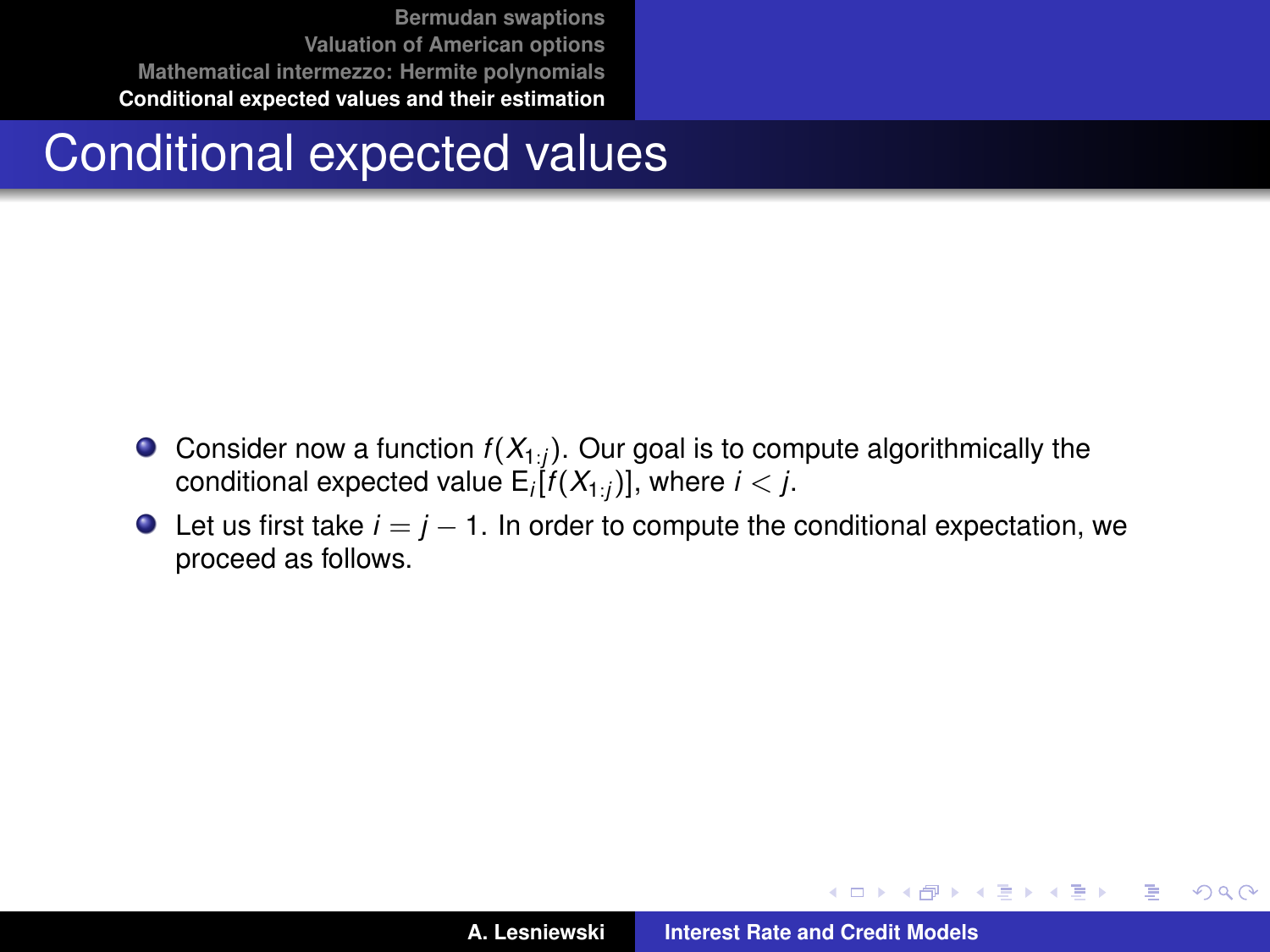## Conditional expected values

 $\bullet$  *Step 1.* We write for  $j = 1, \ldots, n$ ,

$$
W(T_j) = W(T_{j-1}) + (W(T_j) - W(T_{j-1})),
$$

and note that this identity implies

$$
\sqrt{T_j} X_j = \sqrt{T_{j-1}} X_{j-1} + \sqrt{T_j - T_{j-1}} \xi_j,
$$

with  $\xi_j \sim {\sf N}(0,1)$  independent of  $X_{j-1}.$  Dividing by  $\sqrt{\mathcal{T}_j}$ , we obtain the decomposition

$$
X_j = \sqrt{\alpha_j} X_{j-1} + \sqrt{1 - \alpha_j} \xi_j, \text{ with } \xi_j \sim N(0, 1), \qquad (27)
$$

where the innovation  $\xi_j$  is independent of  $\mathcal{X}_{j-1},$  and  $\alpha_j$  is defined as the ratio of the consecutive exercise times,

$$
\alpha_j = \frac{T_{j-1}}{T_j} \,. \tag{28}
$$

<span id="page-30-0"></span>÷.  $299$ 

This decomposition is key in the following calculatio[ns.](#page-29-0)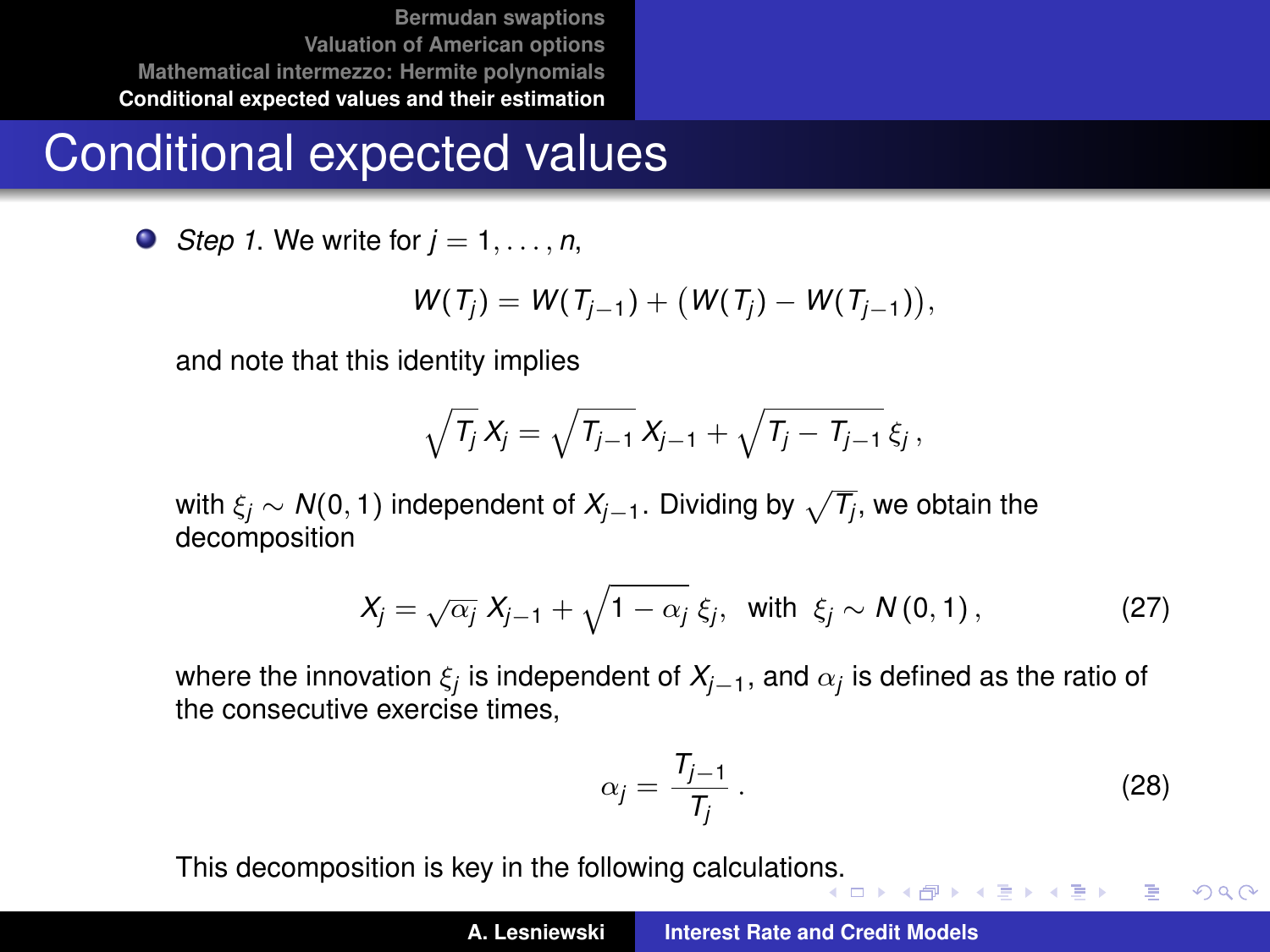## Conditional expected values

*Step 2.* Viewing  $f(X_{1:j})$  as a function of  $X_j$ , we can, according to [\(21\)](#page-26-1) - [\(22\)](#page-26-2), represent it as a series of Hermite polynomials,

<span id="page-31-0"></span>
$$
f(X_{1:j}) = \sum_{0 \leq k < \infty} c_k(X_{1:j-1}) h_k(X_j). \tag{29}
$$

The Fourier coefficients *c<sup>k</sup>* are calculated by

$$
c_k(X_{1:j-1}) = \int_{-\infty}^{\infty} f(X_{1:j}) h_k(X_j) d\mu(X_j).
$$
 (30)

イロメ イ部メ イヨメ イヨメー

Þ  $2Q$ 

*Step 3*. Using the decomposition [\(27\)](#page-30-0) and the conditioning rule [\(26\)](#page-28-0) for Hermite polynomials we find that

$$
E_{j-1}[h_k(X_j)] = E_{j-1}[h_k(\sqrt{\alpha_j} X_{j-1} + \sqrt{1 - \alpha_j} \xi_j)]
$$
  
=  $\alpha_j^{k/2} h_k(X_{j-1}).$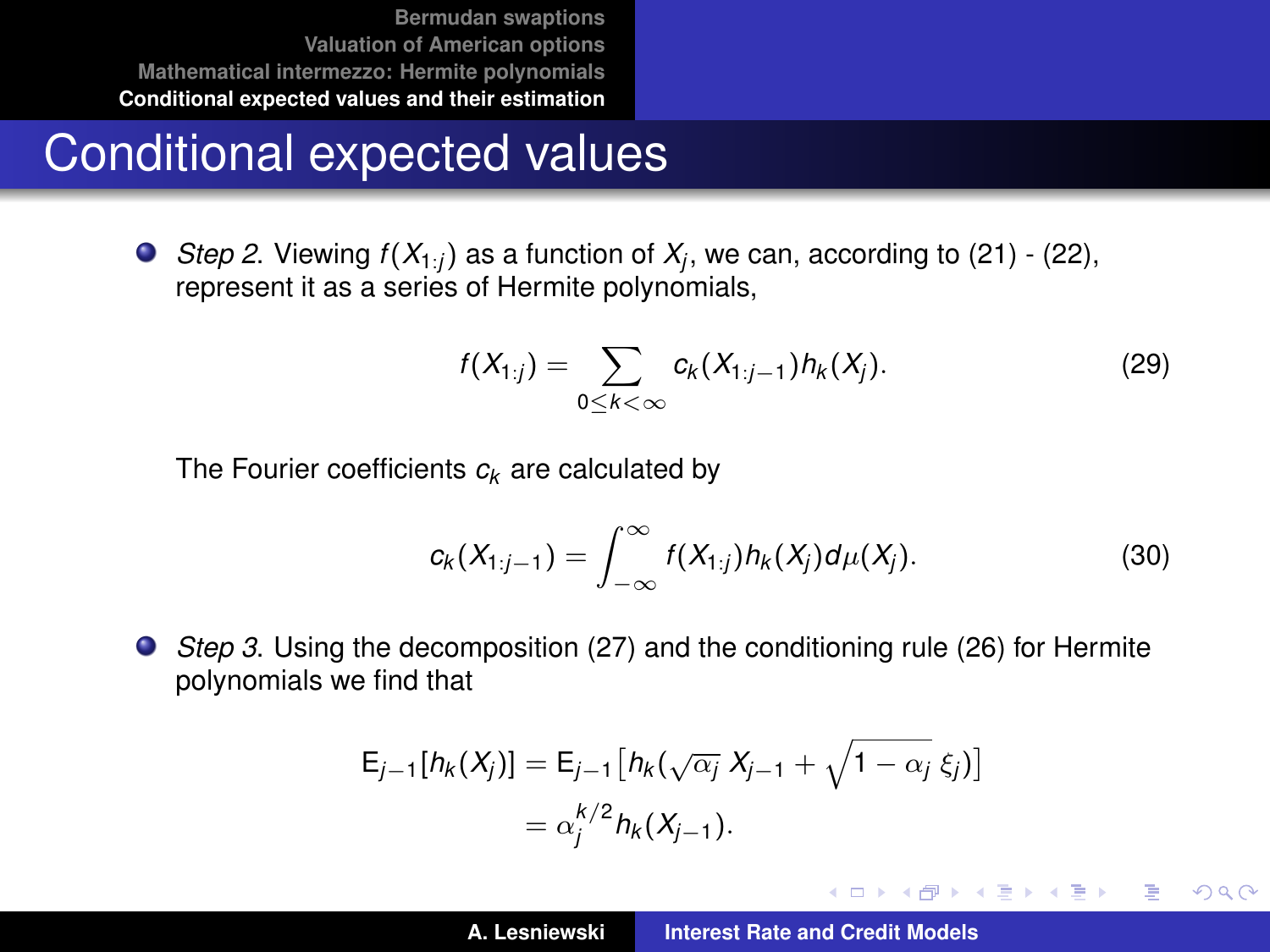## Conditional expected values

Applying this identity to the expansion [\(29\)](#page-31-0), we finally obtain the following result:

$$
E_{j-1}[f(X_{1:j})] = \sum_{0 \leq k < \infty} \alpha_j^{k/2} c_k(X_{1:j-1}) h_k(X_{j-1}). \tag{31}
$$

- This formula allows us, in principle, to compute all relevant conditional expectations in an algorithmic manner.
- $\bullet$  Let us now turn to the he general case of  $i < j$ . Since taking conditional expected values can be nested,

<span id="page-32-0"></span>
$$
E_i[f(X_{1:j})] = E_i[\dots E_{j-2}[E_{j-1}[f(X_{1:j})]]\dots],
$$
\n(32)

イロメ イ部メ イヨメ イヨメー

÷.  $QQQ$ 

E*i* [*f* (*X*1:*<sup>j</sup>* )] can be computed in *j* − *i* iterations of the steps described above.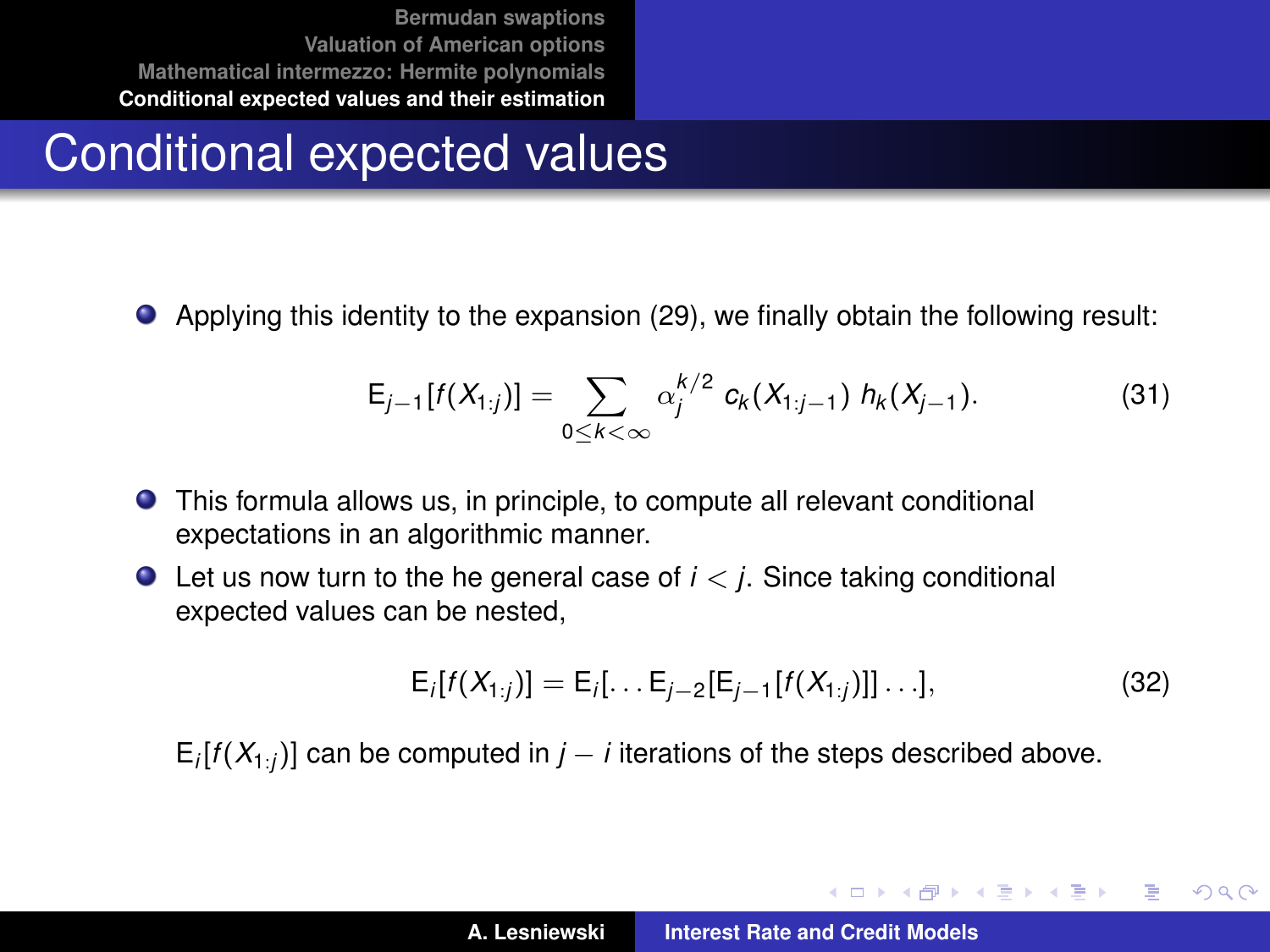## Monte Carlo simulations and estimation

- The problem with the above calculation is, of course, that it requires taking complicated integrals and summing infinite series.
- A good numerical methodology is needed in order to make the calculation practical and accurate.
- Assume that we have generated *N* Monte Carlo paths  $X_{1:n}^i$ ,  $i = 1, \ldots, N$ , representing samples from the underlying market dynamics.
- Numerical implementation of the methodology above is done in the three following steps.

イロメ イ部メ イ君メ イ君メー

Þ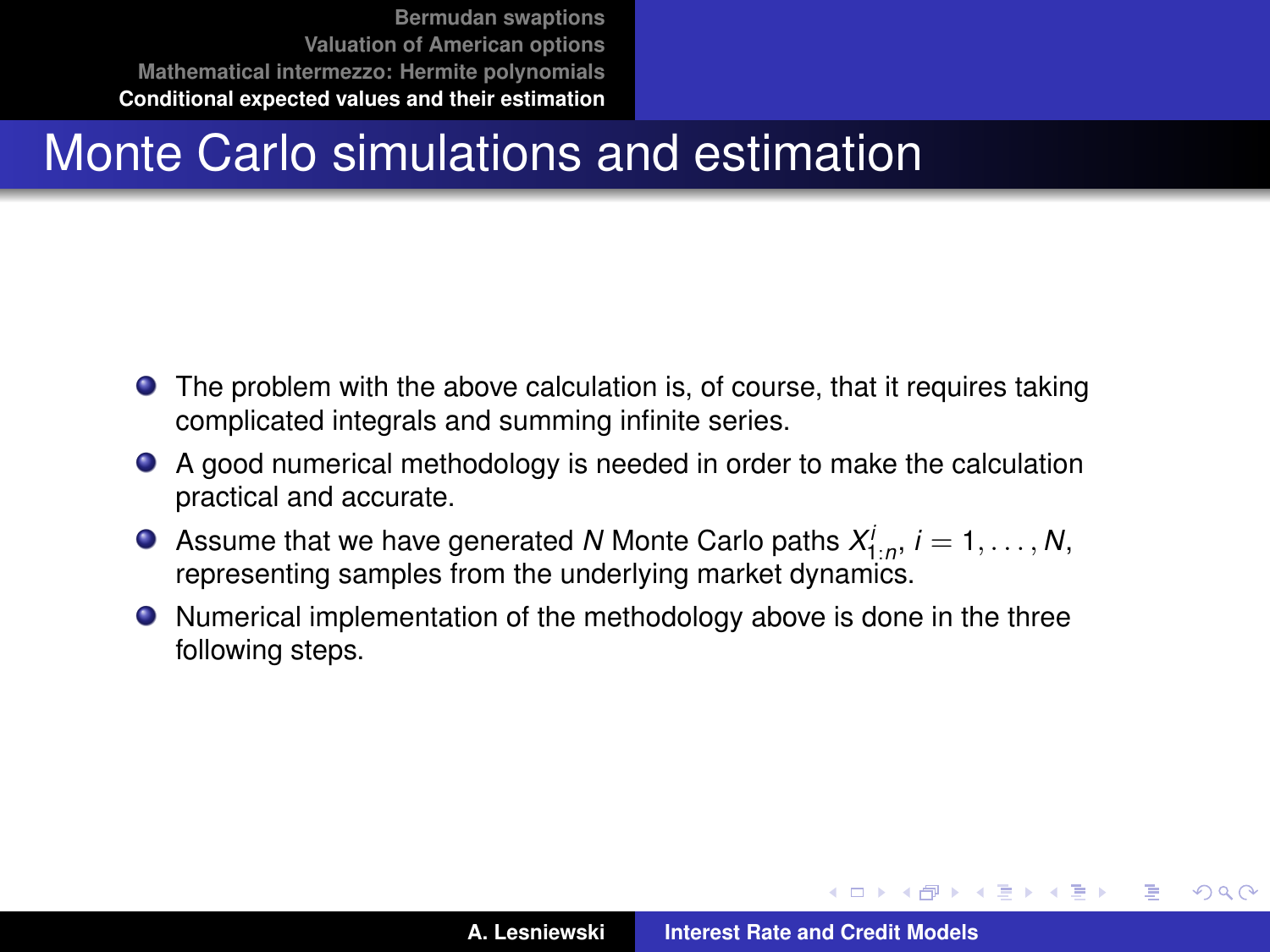## Monte Carlo simulations and estimation

*Step 1. Truncation.* The expansions with respect to the Hermite polynomials are truncated at some finite order  $\kappa$ , i.e.:

<span id="page-34-0"></span>
$$
f(X_{1:j}) \approx \sum_{0 \leq k \leq \kappa} c_k(X_{1:j-1}) h_k(X_j).
$$
 (33)

イロメ イ部メ イ君メ イ君メー

Þ

 $QQQ$ 

The conditional expected value has thus the truncated form:

$$
E_{j-1}[f(X_{1:j})] \approx \sum_{0 \le k \le \kappa} \alpha_j^{k/2} c_k(X_{1:j-1}) h_k(X_{j-1}). \tag{34}
$$

 $\bullet$  Remarkably, relatively low values of  $\kappa$ ,  $\kappa \sim 5$ , lead to good numerical results.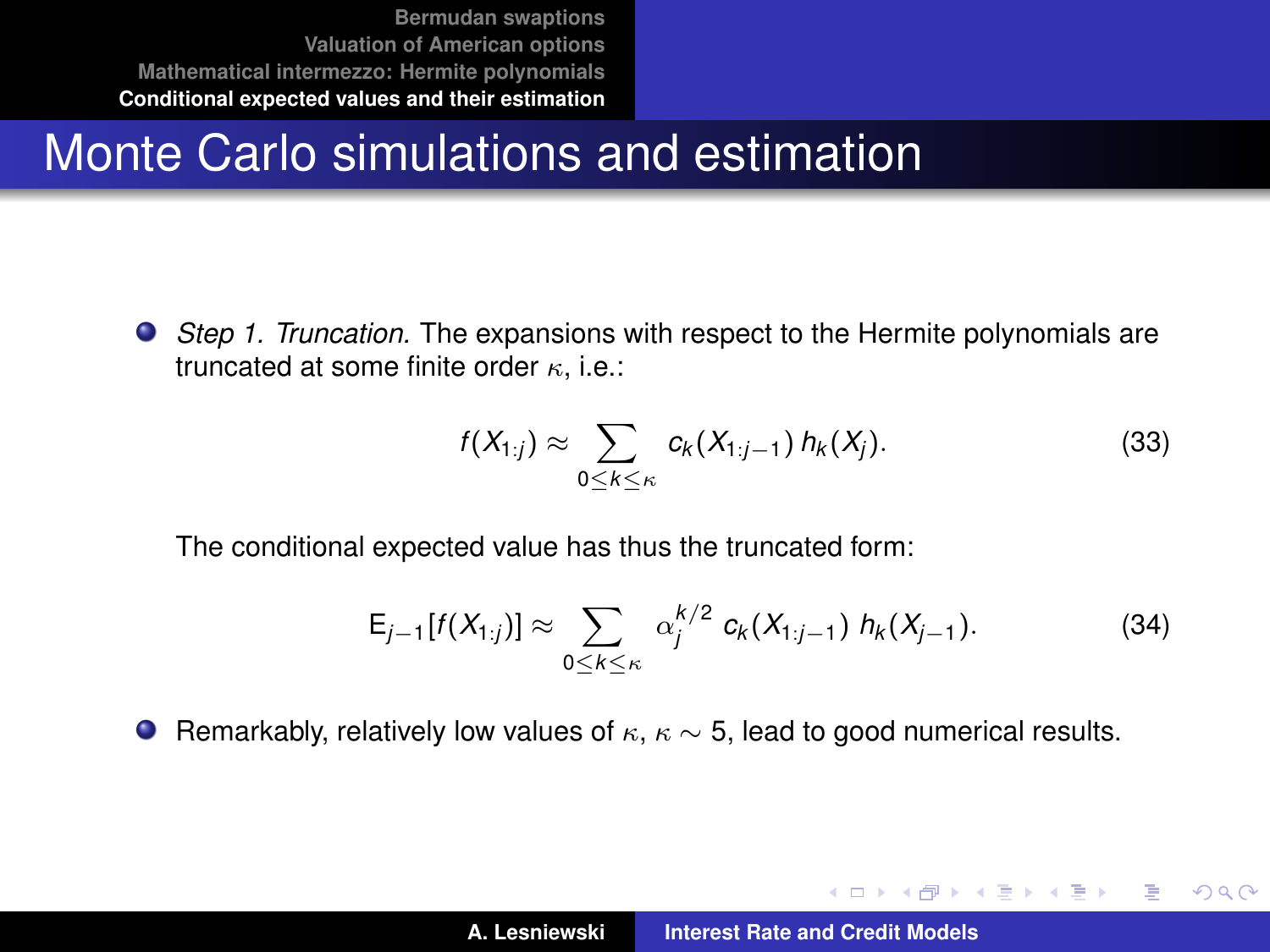## Monte Carlo simulations and estimation

● *Step 2. Estimation.* The Fourier coefficients  $c_k$  are replaced by their estimates b*ck* . The naive Monte Carlo estimate, i.e.:

<span id="page-35-0"></span>
$$
\widehat{c}_k \approx \frac{1}{N} \sum_{1 \le i \le N} f(X_{1:j}^i) h_k(X_j^i), \tag{35}
$$

イロメ イ部メ イヨメ イヨメー

Þ

 $QQ$ 

does not perform well, and should not be used.

**Instead, we shall choose the vector**  $\hat{c}$  **of coefficients**  $\hat{c}_k$  **so as to minimize the** square error:

$$
\widehat{c} = \underset{c_0,\ldots,c_{\kappa}}{\arg\min} \sum_{1 \leq i \leq N} \left( f(X_{1:j}^i) - \sum_{0 \leq k \leq \kappa} c_k \, h_k(X_j^i) \right)^2.
$$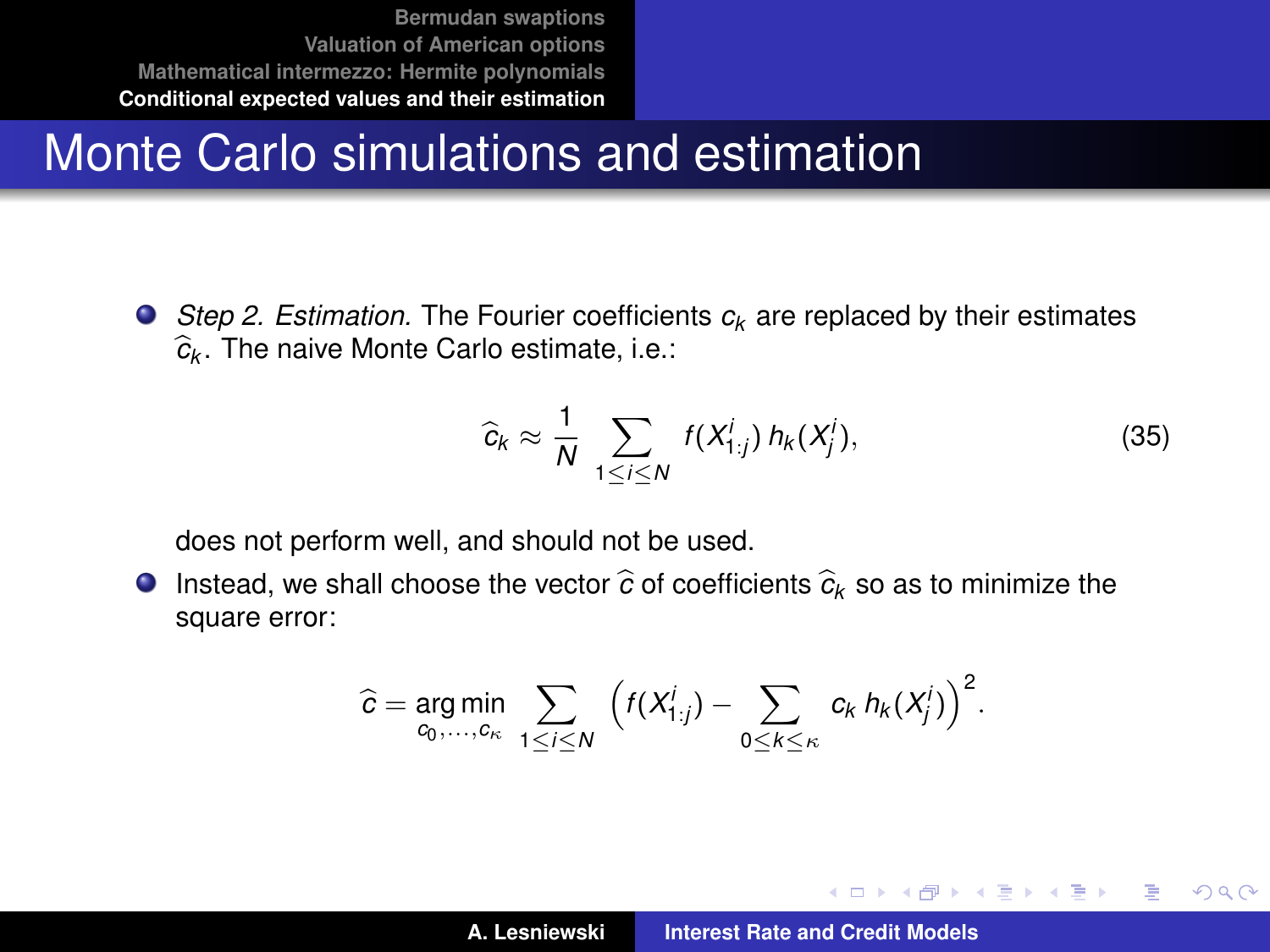## Monte Carlo simulations and estimation

- This amounts to regressing the values the function *f* takes on the Monte Carlo paths  $X_{1:j}^i$  on the first few Hermite polynomials evaluated on  $X_j^i$ .
- The Fourier coefficients are thus estimated as regression coefficients, and are explicitly given by

<span id="page-36-0"></span>
$$
\widehat{c} = G^{-1}v. \tag{36}
$$

イロメ イ部メ イヨメ イヨメー

 $QQQ$ 

 $\bullet$  Here *G* is a  $\kappa \times \kappa$  matrix whose components are:

$$
G_{kl} = \frac{1}{N} \sum_{1 \leq i \leq N} h_k(X_j^i) h_l(X_j^i), \text{ for } k, l = 1, ..., \kappa,
$$
 (37)

and  $v$  is a vector of dimension  $\kappa$  with the components:

$$
v_k = \frac{1}{N} \sum_{1 \le i \le N} f(X_{1:j}^i) h_k(X_j^i), \text{ for } k = 1, ..., \kappa.
$$
 (38)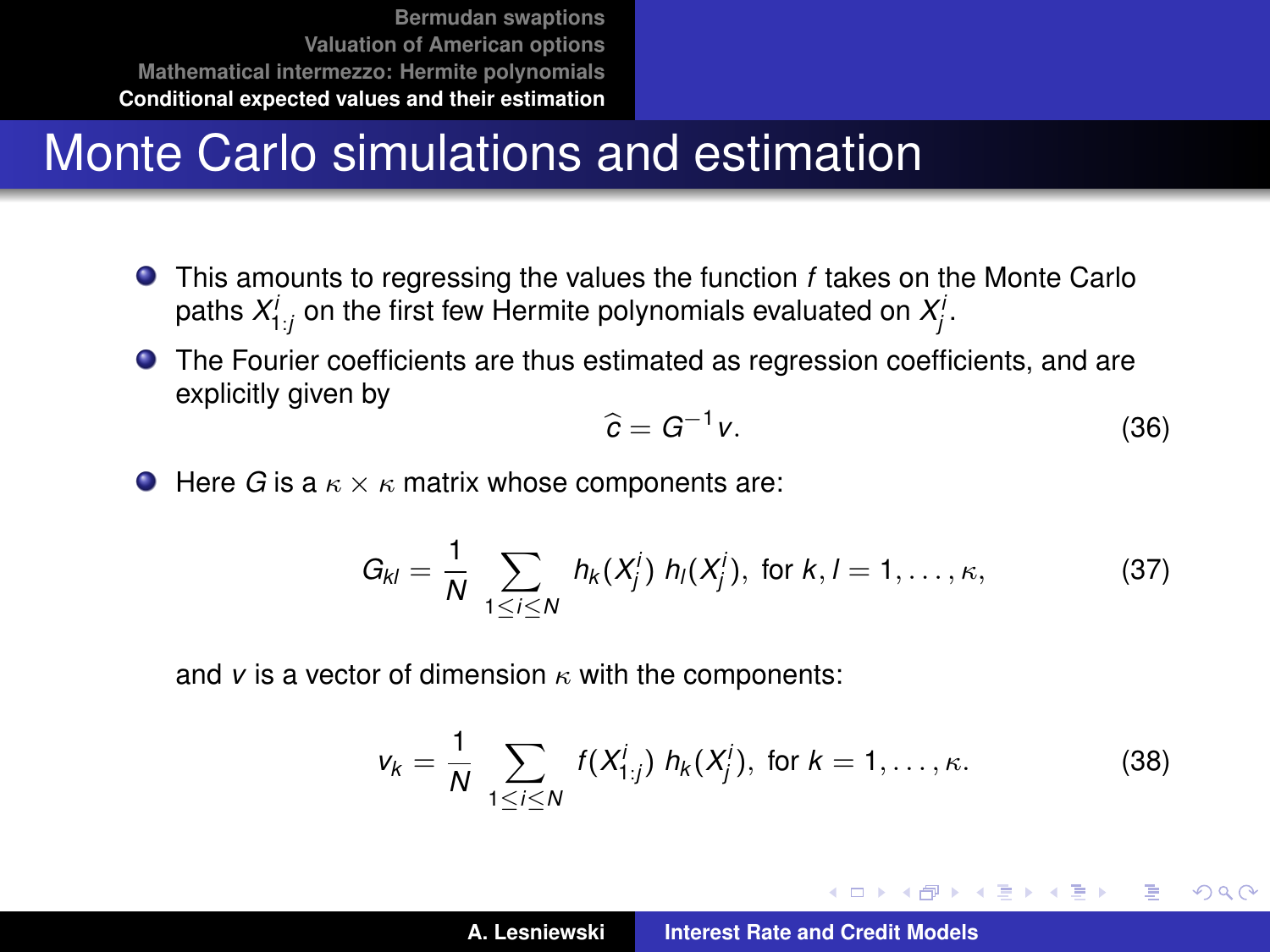## Monte Carlo simulations and estimation

- **In the limit as**  $N \to \infty$ **, G tends to the identity matrix, and so [\(36\)](#page-36-0) and [\(35\)](#page-35-0)** coincide in that limit.
- We thus arrive at the following *estimated conditional expected value*  $E_{j-1}[f(X_{1:j})]$ :  $\widehat{\mathsf{E}}_{j-1}[f(X_{1:j})] = \sum$  $\alpha_j^{k/2} \hat{c}_k h_k(X_{j-1}).$  (39)
- It is obtained from [\(35\)](#page-35-0) by replacing the  $c'_k s$  with their estimated values  $\widehat{c}'_k s$ .

0≤*k*≤κ

K ロ ⊁ K 伊 ⊁ K 君 ⊁ K 君 ⊁ …

÷.  $2Q$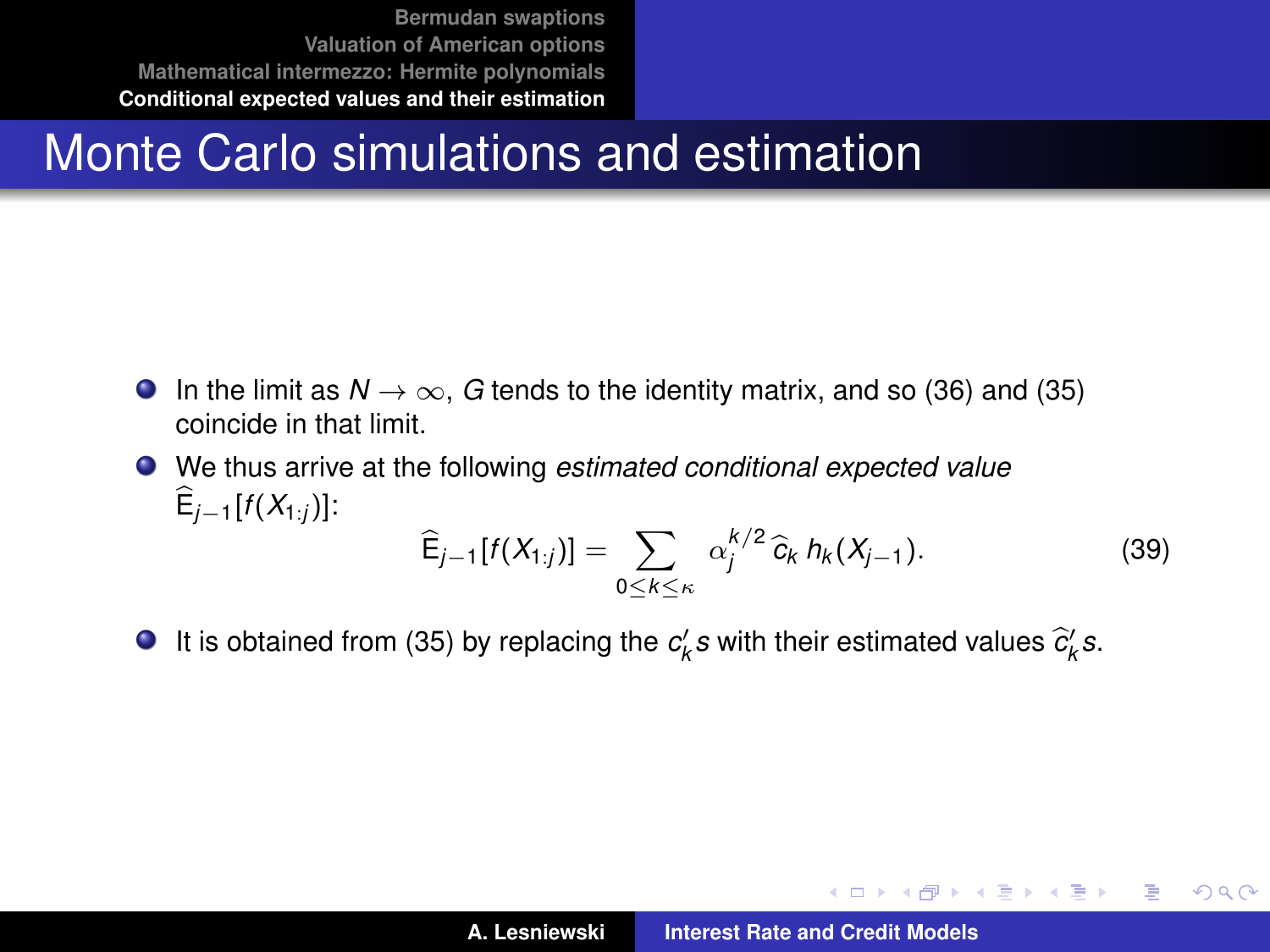## Monte Carlo simulations and estimation

- *Step 3. Acceleration.* From the performance point of view, is worthwhile to try to accelerate the convergence of the series [\(33\)](#page-34-0).
- Payoff functions of options are, typically, not smooth.
- This causes slowdowns of the rate of convergence at the points where the payoff has kinks (as in the usual calls or puts) or discontinuities (as in digital options).
- This behavior resembles somewhat of the Gibbs phenomenon encountered in the practice (and theory) of Fourier series, and can be remedied by using an accelerating filter.
- This step is optional and we leave out the technical details.

 $\overline{AB}$   $\rightarrow$   $\overline{AB}$   $\rightarrow$   $\overline{AB}$   $\rightarrow$ 

 $QQQ$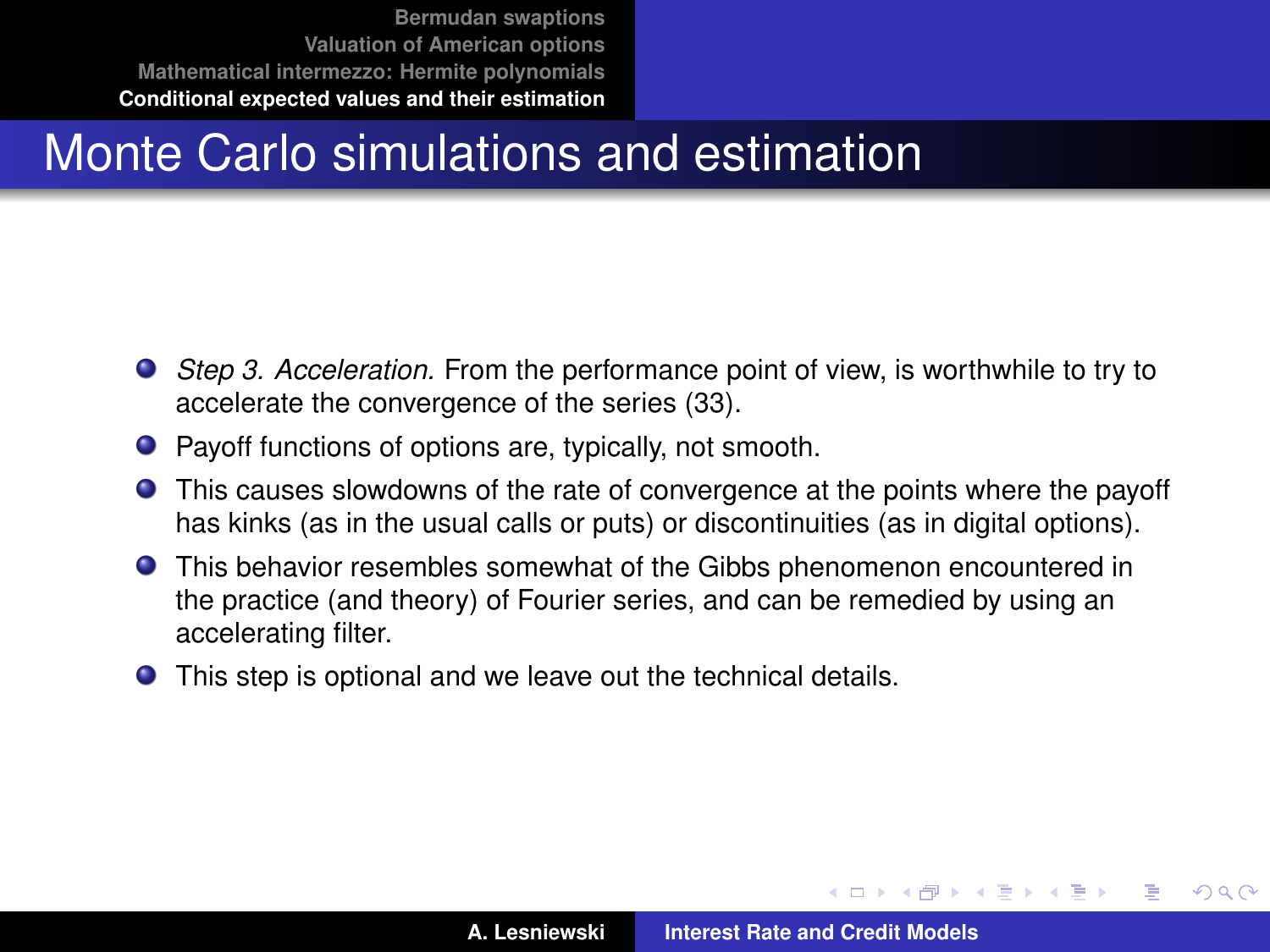## Optimal exercise

- Let us now go back to the issue of numerically determining the optimal exercise policy for an American option.
- Suppose that we are given *N* Monte Carlo paths  $X_{1:n}^i$ ,  $i = 1, \ldots, N$ , simulating the underlying dynamics.
- We shall proceed in two steps.
- *Step 1*. Assume for simplicity that the immediate payoff of the option is easy to compute, i.e. it does not require calculating expected values.
- For example, for a Bermudan swaption, the underlying instrument is a swap which can be priced based on the multicurve built off the data available at *T<sup>j</sup>* .
- If all the  $g_j(X_{1:j}^i)$  are known, the first step consists of computing the Snell envelope only.

イロメ イ団メ イヨメ イヨメー

Þ  $2Q$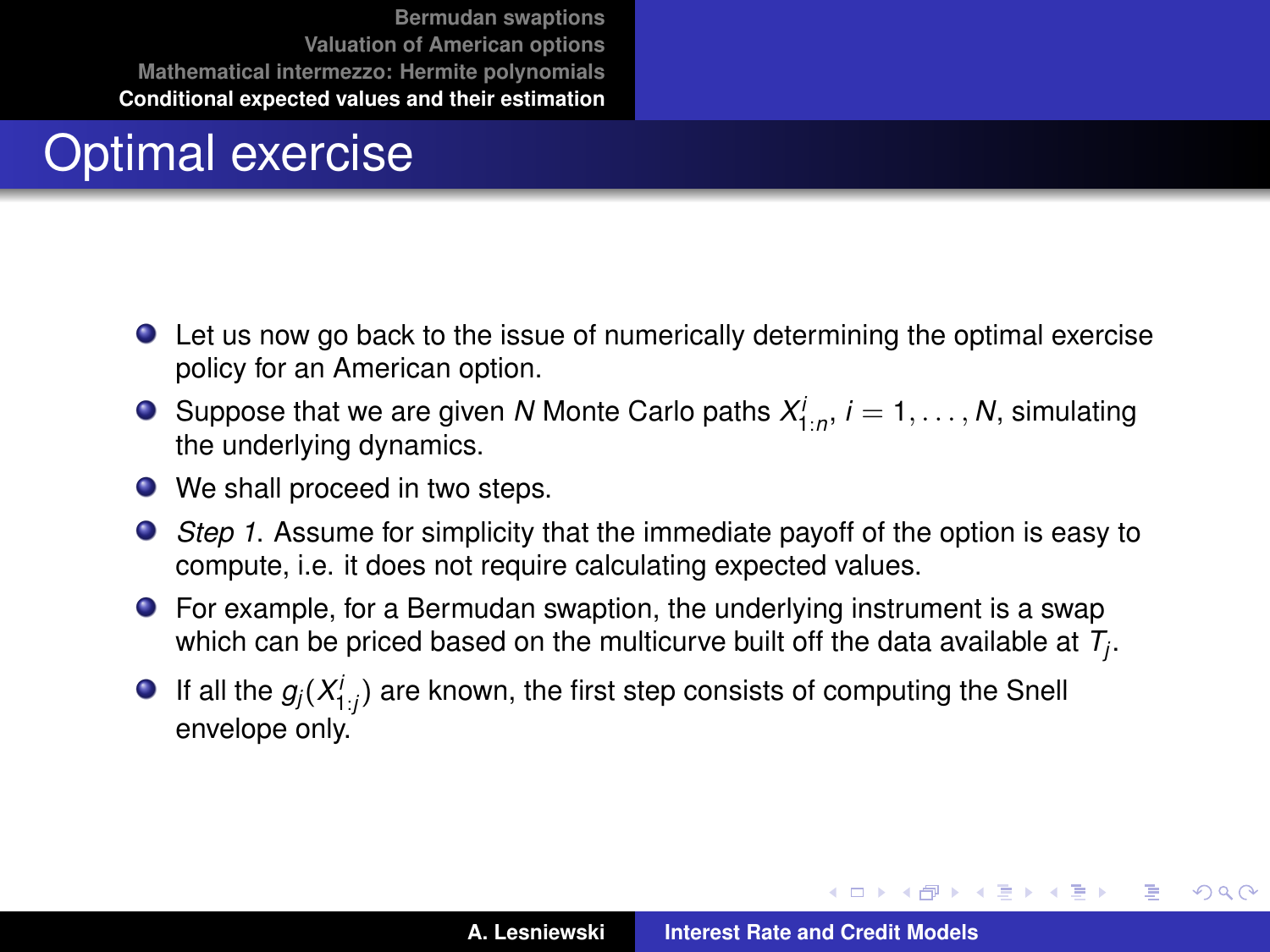#### Optimal exercise

 $\bullet$  We proceed inductively. Start with  $j = n$ , and set

$$
C_n(X_{1:n}^i) = 0,
$$
  
\n
$$
S_n(X_{1:n}^i) = g_n(X_{1:n}^i).
$$
 (40)

イロメ イ部メ イヨメ イヨメー

B

<span id="page-40-0"></span> $2Q$ 

Assume that we have already computed  $C_j(X_{{1:j}}^i)$  and  $S_j(X_{{1:j}}^i)$ , for some  $1 < i < n$ , and all  $i = 1, ..., N$ .

**O** Then, we set

$$
C_{j-1}(X_{1:j-1}^i) = P_{j-1,j} \widehat{E}_{j-1}[S_j(X_{1:j})],
$$
  
\n
$$
S_{j-1}(X_{1:j-1}^i) = \max(g_j(X_{1:j-1}^i), C_j(X_{1:j-1}^i)),
$$
\n(41)

where *Pj*−1,*<sup>j</sup>* is the relative discount factor.

 $\bullet$  We continue this process until we reach  $j = 1$ .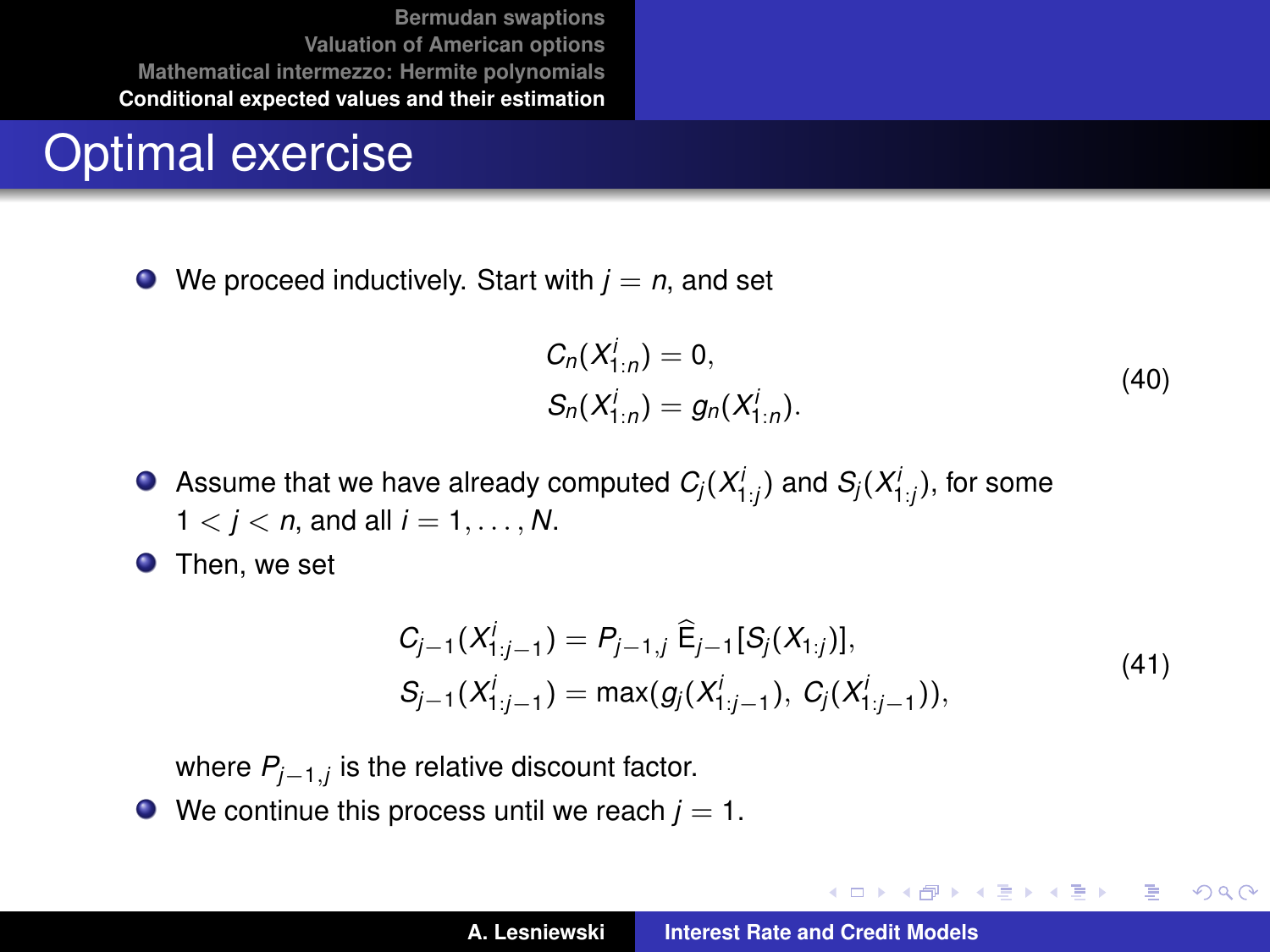## Optimal exercise

- On the other hand<sup>3</sup>, if the underlying instrument itself is a contingent claim, its price is a conditional expected value.
- In this case, the first step requires computing the payoffs  $g_j(X_{1:j}^i)$  along with the continuation values.
- In order to prepare for it, we first pre-compute all  $p_j(X_{1:n}^j)$ , for  $j = 1, ..., n$ ,  $i = 1, \ldots, N$ , where  $p_j(X_{1:n}^i)$  denotes the present value at  $\mathcal{T}_j$  of the cash flows of the underlying instrument along the Monte Carlo path  $X_{1:n}^i$ .
- The payoff  $g_j(X_{1:j}^i)$  is then equal to the conditional expected value of  $p_j(X_{1:n}^i)$ given  $X'_{1:j}$ , namely  $g_j(X'_{1:j}) = \mathsf{E}_j[p_j(X'_{1:n})]$ .
- Using the nesting property [\(32\)](#page-32-0) of conditional expectation, we write this as

$$
g_j(X_{1:j}^i) = E_j[E_{j+1}[\dots E_n[p_j(X_{1:n}^i)]\dots]],
$$
\n(42)

重

<span id="page-41-0"></span> $QQQ$ 

and calculate  $g_j(X^i_{1:j})$  in a sequence of steps starting at the last exercise date.

<sup>3</sup> If you do not want to get lost in the technical details that follow, you may [wa](#page-40-0)nt[, o](#page-42-0)[n t](#page-40-0)[he fi](#page-41-0)[rs](#page-42-0)[t r](#page-28-1)[e](#page-29-0)[adin](#page-46-0)[g,](#page-28-1) [to](#page-29-0) [ski](#page-46-0)[p](#page-0-0) directly to Step 2. **K ロ ト K 母 ト K ヨ ト K ヨ ト**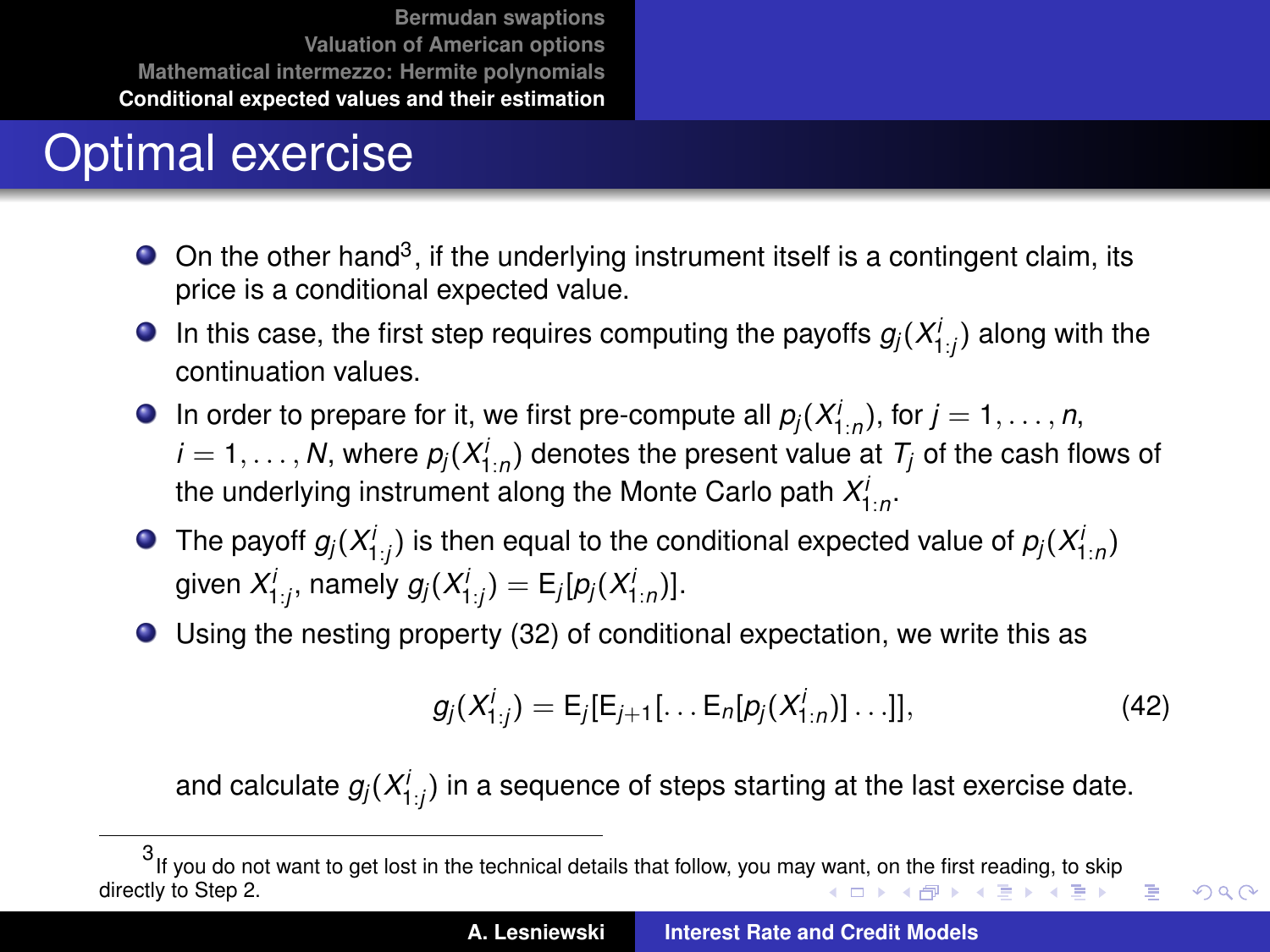#### Optimal exercise

We thus arrive at the following inductive procedure. Start with  $j = n$ , and set  $\bullet$ 

$$
g_l(X_{1:n}^i) = p_l(X_{1:n}^i), \text{ for } l = 1, ..., n,
$$
  
\n
$$
C_n(X_{1:n}^i) = 0,
$$
  
\n
$$
S_n(X_{1:n}^i) = g_n(X_{1:n}^i).
$$
\n(43)

イロメ イ団メ イヨメ イヨメー

<span id="page-42-0"></span> $299$ 重

Assume that we have computed  $\rho_1(X_{1:j}^i),\ldots,\rho_j(X_{1:j}^i),$   $C_j(X_{1:j}^i),$  and  $\mathcal{S}_j(X_{1:j}^i),$  for some  $1 < i < n$ , and all  $i = 1, ..., N$ .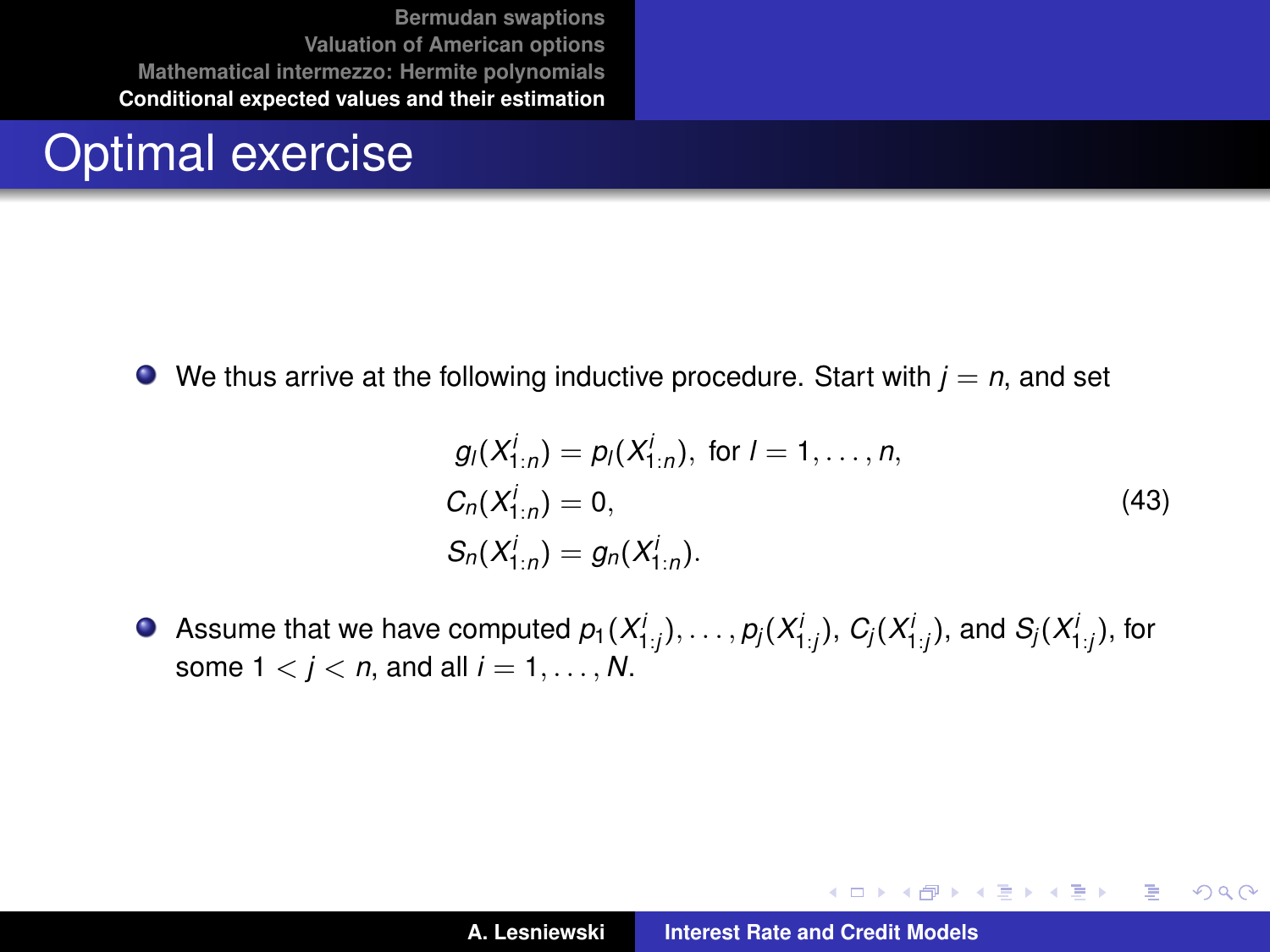#### Optimal exercise

Then, we set 0

$$
p_l(X_{1:j-1}^i) = \hat{\mathsf{E}}_{j-1}[p_l(X_{1:j}^i)], \text{ for } l = 1, ..., j-1,
$$
  
\n
$$
g_{j-1}(X_{1:j-1}^i) = p_{j-1}(X_{1:j-1}^i),
$$
  
\n
$$
G_{j-1}(X_{1:j-1}^i) = P_{j-1,j} \hat{\mathsf{E}}_{j-1}[S_j(X_{1:j}^i)],
$$
  
\n
$$
S_{j-1}(X_{1:j-1}^i) = \max(g_j(X_{1:j-1}^i), G_j(X_{1:j-1}^i)),
$$
\n(44)

where, as before, *Pj*−1,*<sup>j</sup>* is the relative discount factor.

- $\bullet$  We continue this process until we reach  $j = 1$ .
- $\bullet$ Having estimated the conditional expected values (and thus calculated the consecutive continuation values), we construct the optimal stopping time as follows.

イロメ イ部メ イヨメ イヨメー

 $2Q$ 

Þ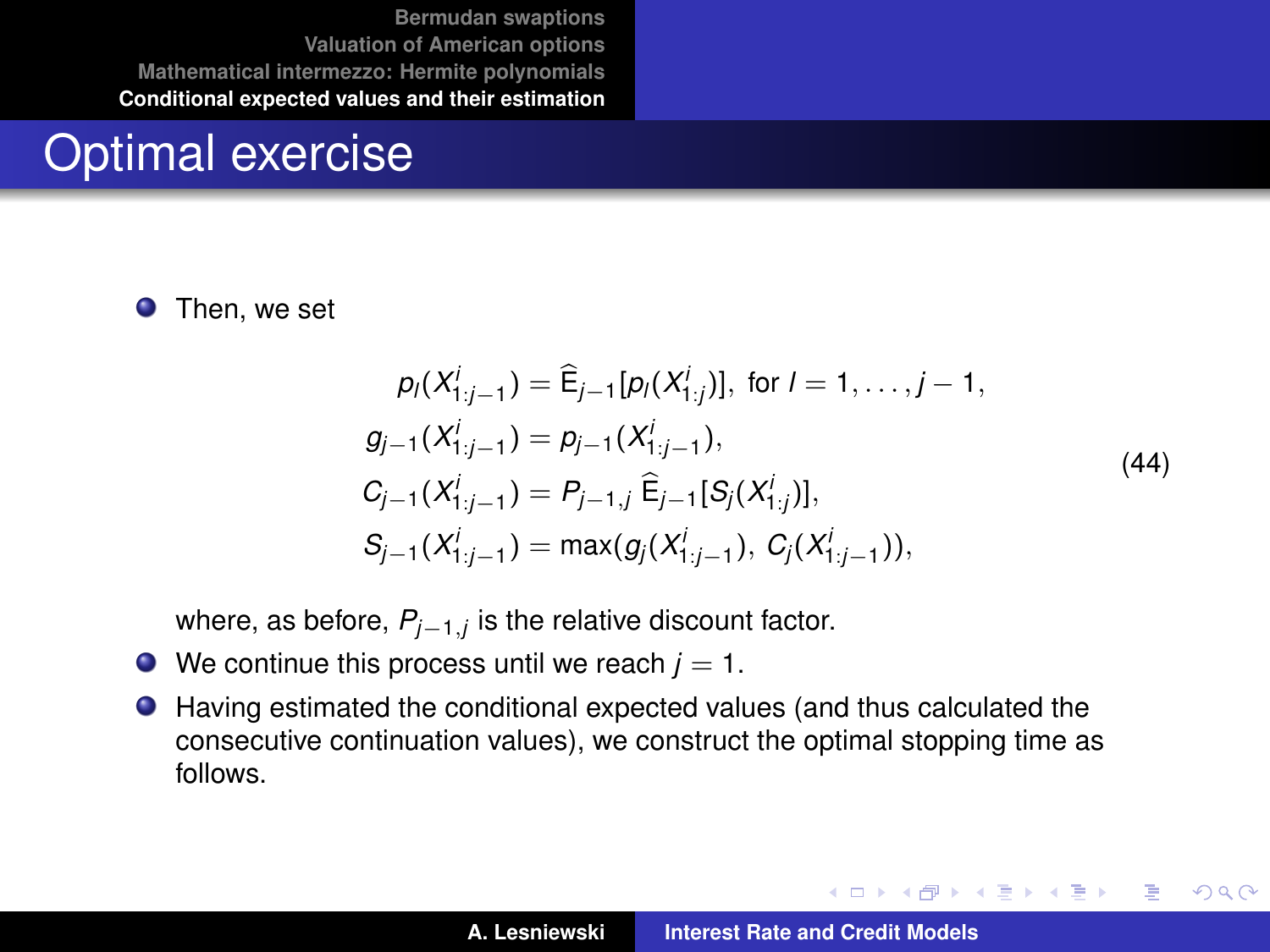#### Optimal exercise

*Step 2*. Let now  $X^i = (X_0^i, X_1^i, \ldots, X_n^i)$ ,  $i = 1, \ldots, N$ , be a Monte Carlo path. For  $\alpha$  is the *i*  $\alpha$  in  $\alpha$  is  $\alpha$  is  $\alpha$  is  $\alpha$  is  $\alpha$  is  $\alpha$  is  $\alpha$  is  $\alpha$  is  $\alpha$  is  $\alpha$  is  $\alpha$  is  $\alpha$  is  $\alpha$  is  $\alpha$  is  $\alpha$  is  $\alpha$  is  $\alpha$  is  $\alpha$  is  $\alpha$  is  $\alpha$  is  $\alpha$  is  $\alpha$  is  $\alpha$  is  $\alpha$  is  $\alpha$  expiration,  $\tau_*(X^i) = T_n$ . As we move backward along  $X^i$ , we update the value of  $\tau_*(X^i)$  according to the following rule

$$
\begin{aligned}\n\text{for } j = n \text{ to } j = 1 \\
\text{if } g_j(X_{1:j}^j) \ge C_j(X_{1:j}^j) \\
\text{then } \tau_*(X_{1:n}^j) = T_j\n\end{aligned} \tag{45}
$$

(ロトス個) (運) (運)

 $299$ Þ

**O** In other words,

$$
\tau_*(X^i_{1:n}) = \min \big\{ T_j : S_j(X^i_{1:j}) = g_j(X^i_{1:j}) \big\}.
$$
 (46)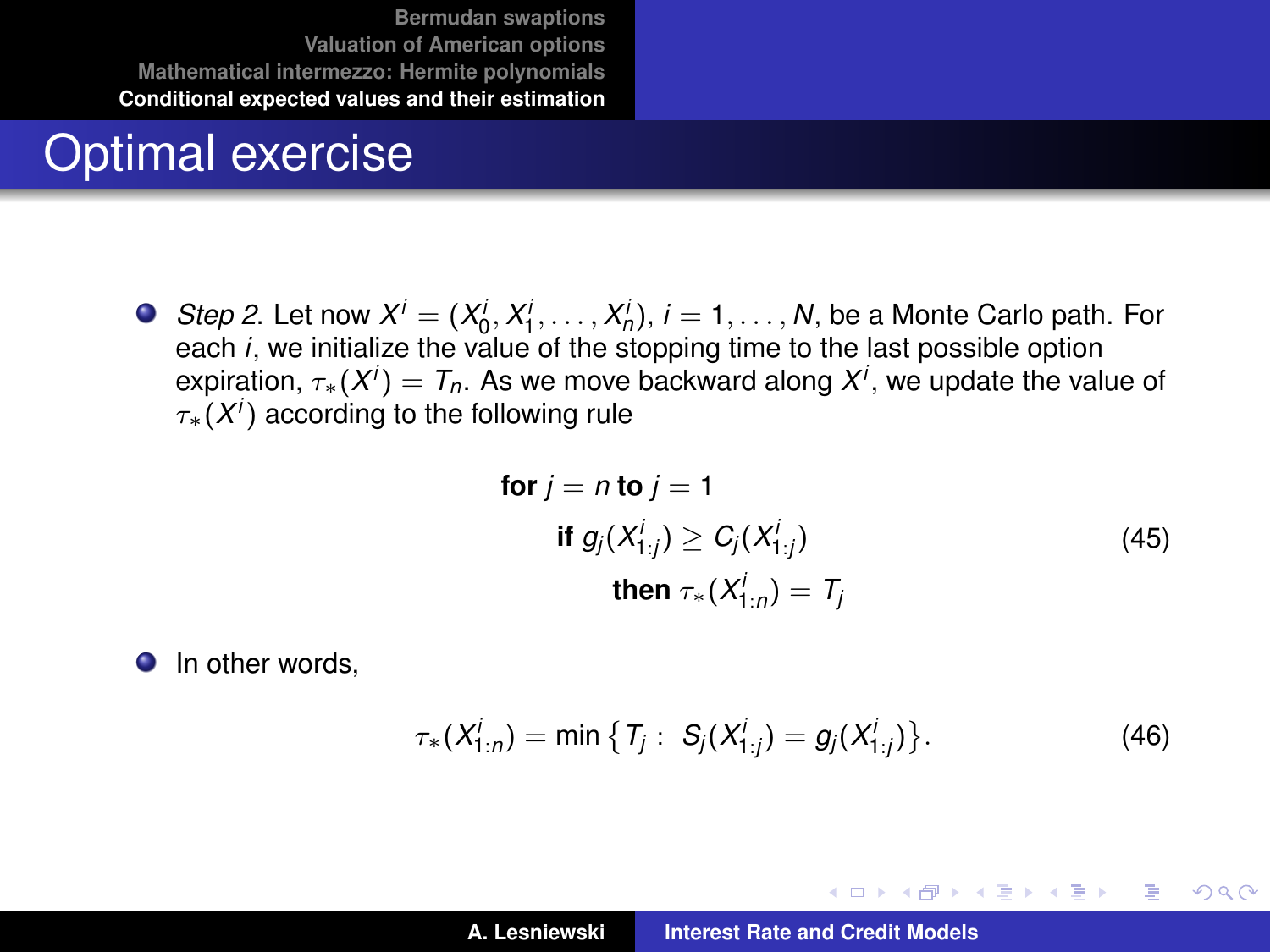#### Optimal exercise

The value of the option is the arithmetic mean over all Monte Carlo paths:

$$
V_0 \approx \frac{1}{N} \sum_{1 \leq i \leq N} P_{0,j_*} g_{j_*}(X^i_{1:j_*}), \qquad (47)
$$

イロメ イ部メ イヨメ イヨメー

 $2Q$ 

÷.

where  $j_* = j_*(X_{1:n}^i)$  is the index  $j$  for which  $\tau_*(X_{1:n}^i) = T_j.$ 

This expression represents a Monte Carlo approximation to the valuation formula [\(2\)](#page-13-1).